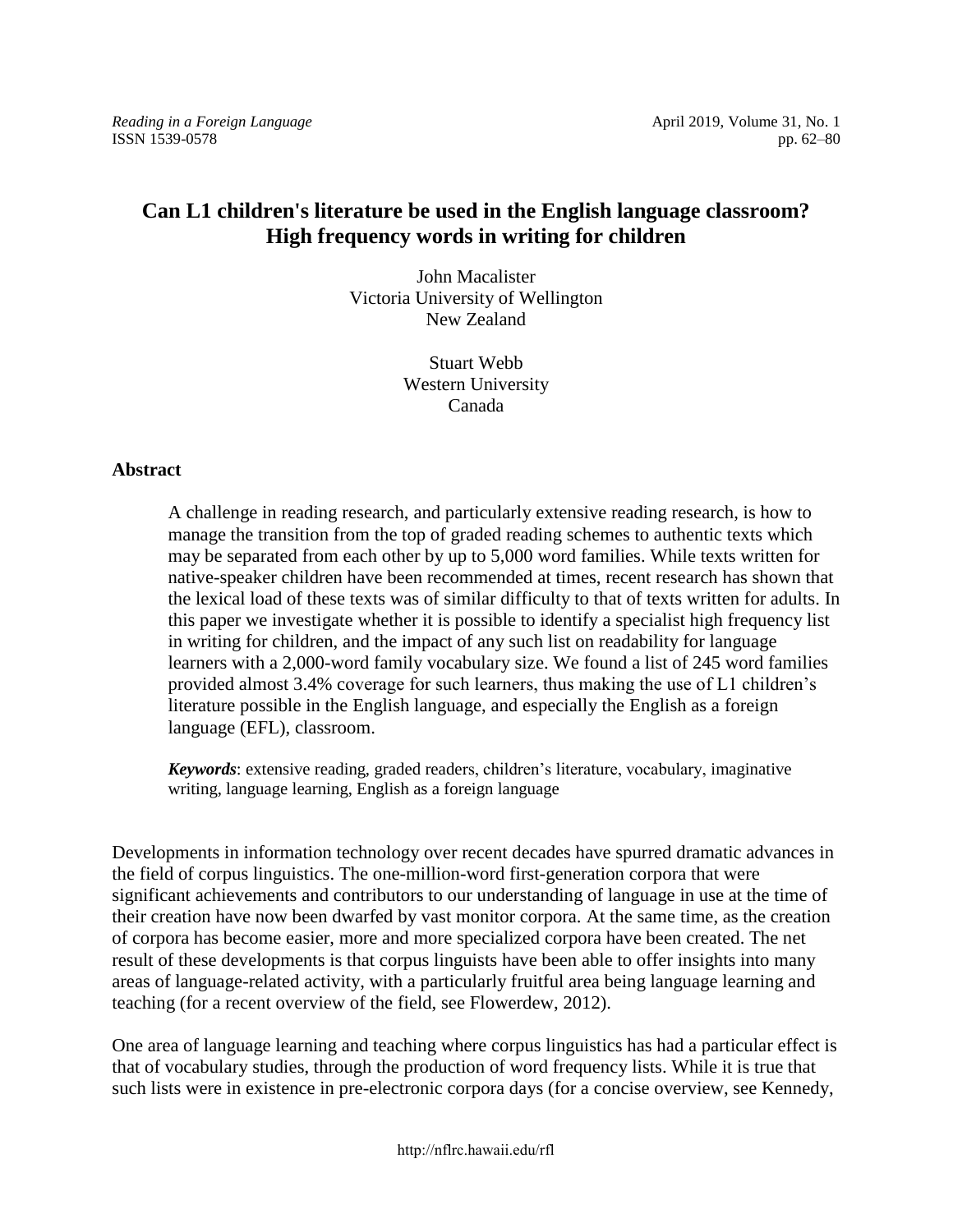1998, pp. 93–97) and some, such as the General Service List (or GSL; West, 1953), continue to be in use today, there have been considerable advances through electronic corpora. As one example, Nation (2006) created frequency lists for the 14,000 most frequent words using the British National Corpus, one of the new monitor corpora. As another example, with relevance to EAP teaching, Coxhead (2000) developed the Academic Word List, which claims to provide coverage of 10% of academic English through 570 word families. As even more specialized examples, there are the Nursing Education Word List (Mukundan & Jin, 2012), which also claims to provide coverage of almost 10% of the lexis in that field through learning a list of 969 technical words, and a 299-word engineering list for foundation level students (Ward, 2009). Other examples are a medical word list of 595 word families (Hsu, 2013) and an engineering word list of 729 word families which provided an impressive 14.3% coverage of the selected engineering textbooks (Hsu, 2014).

# **Literature Review**

# *Lexical Coverage and Comprehension*

The importance of such lists for language learning and teaching is that they provide information about lexical coverage (i.e., the percentage of known words in a text) and, indirectly, comprehension. There has been considerable interest in identifying the proportion of the lexis in a text that a person needs to know in order to read for comprehension (e.g., Hu & Nation, 2000; Laufer, 1989; Schmitt, Jiang, & Grabe, 2011), and the current agreement is that 98% of the vocabulary needs to be known for independent reading. Nation (2006) estimates this as an 8,000 to 9,000 word family vocabulary for comprehension of written text and a 6,000 to 7,000 word family vocabulary for spoken text (although recent research has found 95% coverage to be sufficient for comprehension of spoken text (van Zeeland & Schmitt, 2013), which would reduce the number of word families needed to be known). It is worth noting that these estimates are considerably higher than had earlier been thought. Previously 95% text coverage had been estimated as sufficient for independent reading comprehension (Laufer, 1989), and Hirsh and Nation (1992) estimated a vocabulary size of 5,000 word families was necessary for reading short novels. It should also be noted, first, that current estimates of vocabulary size may yet be revised (Schmitt, Cobb, Horst, & Schmitt, 2017) and, second, that judgements about vocabulary size and coverage may depend on what is regarded as adequate comprehension. For instance, Laufer and Ravenhorst-Kalovski (2010) suggest 95% coverage is sufficient for minimally acceptable comprehension (with 98% as optimal), and that "the 95% coverage can be achieved by 5,000 word families with proper nouns" (p. 26). This is a point that will be returned to in the Discussion section.

This does, of course, raise the question of what *comprehension* means. A useful way of considering this may be to differentiate between independent, instructional, and frustration levels of reading. Thus, if readers know 98% or more of the words on a page, they will be able to read independently and successfully understand. This should be the situation in extensive reading. Readers will still be able to read and successfully understand if they know 95% of the words on a page, but they will require instructional support (Grabe, 2009, p. 271). Instructional texts, Grabe (2009) goes on to say, should not go below the 90% level. Below that level readers reach the frustration stage. These levels all reinforce the importance of vocabulary knowledge to reading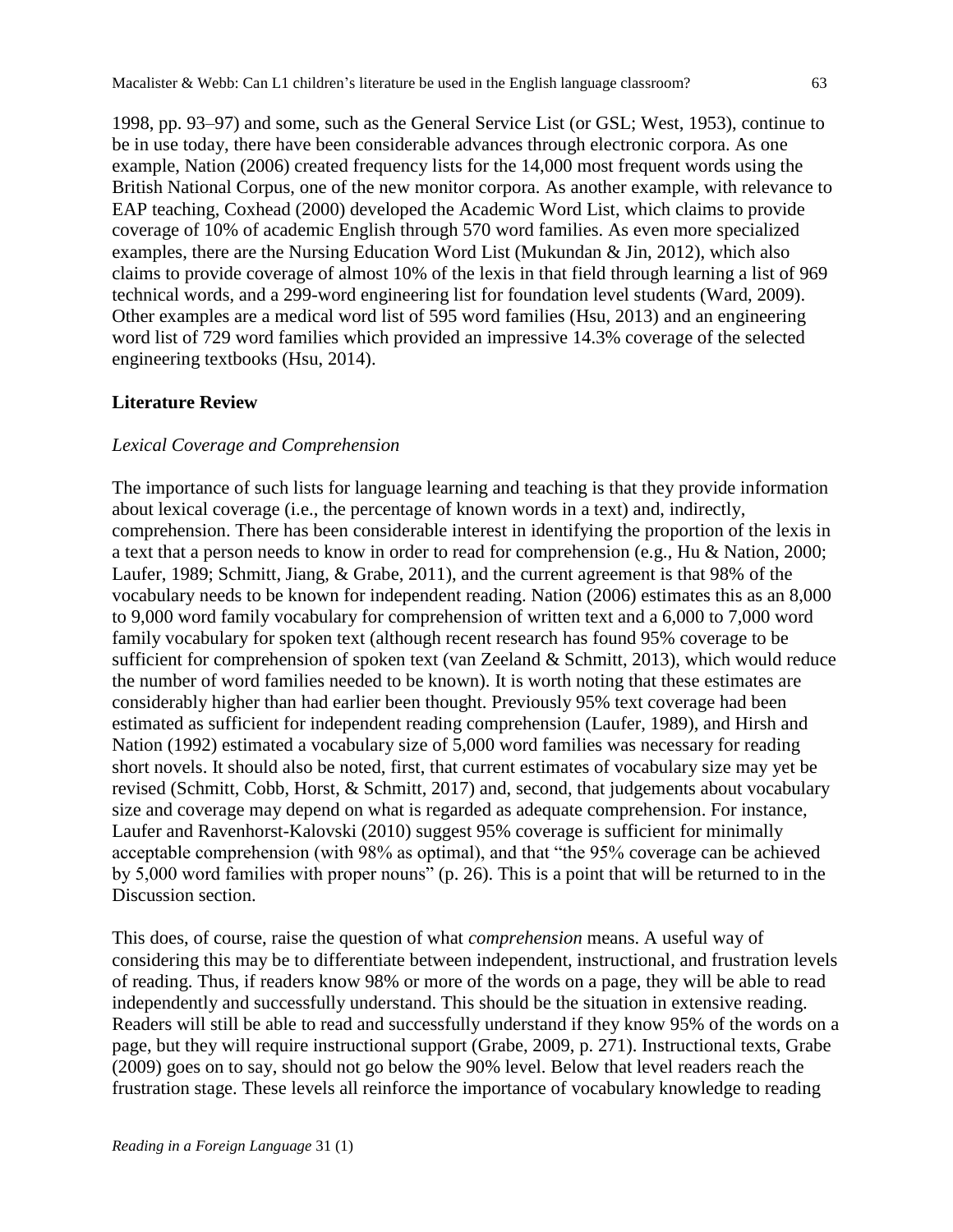comprehension. As Grabe (2009) has pointed out, "limited vocabulary knowledge may lead to a minimally developed and minimally coherent text model of comprehension" (p. 49). Furthermore, although compensatory reliance on a situation model may allow readers "to respond to a given task in a coherent way", this may not be in a way "that indicates comprehension of the text" (Grabe, 2009, p. 49). Or, to put it another way, top-down reading processes cannot compensate for limited bottom-up reading skills.

# *Approaches to Vocabulary Learning*

If vocabulary is a key to comprehension – it has been described as the single most important predictor of success in reading (Laufer & Sim, 1985) – then a key question in language learning and teaching must be how to develop a vocabulary of sufficient size to allow successful, independent reading. A range of pedagogical approaches has been suggested, and these can usefully be divided into either direct or indirect approaches. Direct approaches involve deliberate teaching, and attention has been given to, among others, ways in which unknown vocabulary can be handled (Nation, 2004), the timing of attention given to new words (File & Adams, 2010; Sonbul & Schmitt, 2010), and activities that are learner- rather than teacher-directed, such as word cards (Webb, 2009a, 2009b). Pedagogical resources aimed at developing knowledge of specialized or technical vocabulary have also been developed and made commercially available (Howard, 2006, for example is the first of a series aimed at teaching the Academic Word List). Indirect, or incidental, learning tends to focus on reading, and extensive reading in particular. However, the vocabulary gains through extensive reading have been shown to be fragile (Waring & Takaki, 2003) and there has been debate as to the extent to which extensive reading alone can meet learners' vocabulary learning needs (Cobb, 2007; McQuillan & Krashen, 2008). The addition of tasks to extensive reading is one way in which vocabulary learning may be enhanced (Boutorwick, 2017; Green, 2005; Macalister, 2014). There has also been advocacy of narrow reading, following one topic over several texts, as a means of developing needed vocabulary (Gardner, 2008; Schmitt & Carter, 2000), which has also been translated into specific pedagogical activities (Watson, 2004).

# *The Importance of Repeated Exposure*

In any vocabulary learning activity, repetition of the target item is essential. A single encounter with a new word is unlikely to lead to learning its form-meaning connection (Webb, 2007). Research investigating the effect of different levels of repetition has found that a minimum of ten encounters is needed for such learning to occur (Webb, 2007). In extensive reading repetition is ensured, both within and between texts, through graded readers, series of books written within a controlled vocabulary and also controlled for grammatical structure. For instance, in one wellknown series Stage 1 begins with a vocabulary of 400 headwords, in texts of 5,200 words on average, with the past simple verb form singled out for attention; this contrasts with Stage 6, which employs a 2,500 headword vocabulary, in texts that average 30,000 words, and grammar that includes passives and advanced modal meanings.

# *The Transition from Graded to Authentic Reading*

There is an issue, however, with developing a vocabulary of sufficient size (i.e., 8,000 or 9,000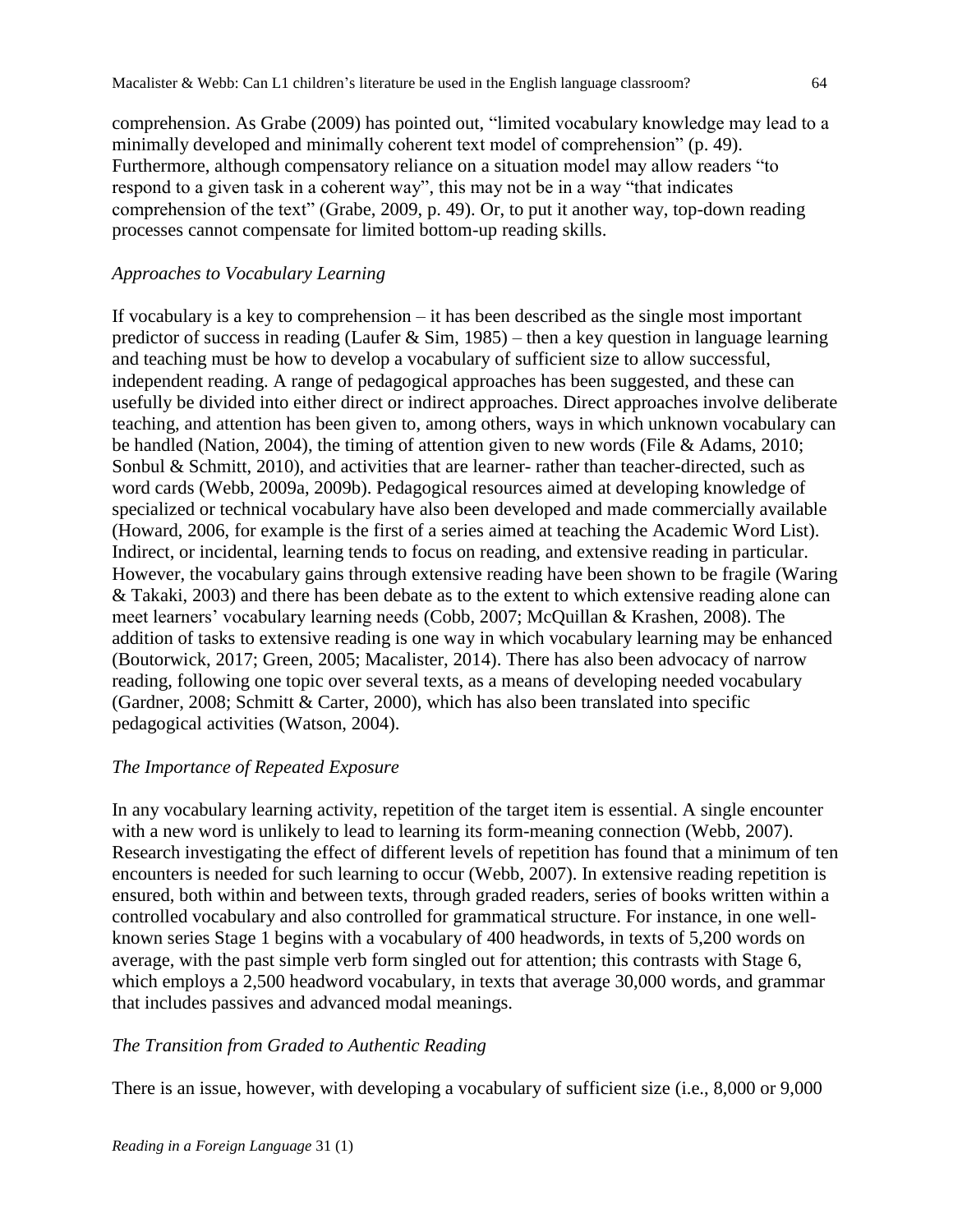word families for reading comprehension) that cannot easily be addressed by extensive reading of graded readers, which typically have an upper range in the vicinity of 3,000 headwords, or by direct teaching, given the constraints of time. The issue, in other words, is how to learn the many thousands of word families that remain unknown once a learner can read an upper level graded reader successfully and independently. In terms of vocabulary development through extensive reading, one suggestion has been that learners can read authentic children's literature, that is, texts written for young native speakers (Day & Bamford, 1998; Gardner, 2008; Mikulecky, 2009; Takase, 2009), and it is the case that such materials have been used successfully, including in the classic Fiji book flood (Elley & Mangubhai, 1981, 1983) and in languages other than English (Tabata-Sandom & Macalister, 2009). In a recent corpus-based study, however, Webb and Macalister (2013) concluded that the lexical load of texts written for native-speaker children were of similar difficulty to that of texts written for adults, and that neither was as well suited to extensive reading for language learners as graded readers. Webb and Macalister assumed a vocabulary of the 2,000 most frequent words in their study. In an earlier study that looked at materials for beginning readers and assumed a vocabulary of the 1,000 most frequent words, Jenkins (1993) also found that these authentic texts would be too difficult.

A more optimistic view of the transition from graded to authentic reading is offered by Uden, Schmitt, and Schmitt (2014). The optimism is partly based on an estimated smaller word family gap between the two (but still 3,000–4,000 word families; Uden et al., p. 18), and partly based on the results of a small-scale study in which three of four participants "made the jump to the ungraded novels without sacrificing much comprehension, reading speed, or satisfaction" (Uden et al., p. 19). However, these participants were highly motivated readers and their experience is not generalizable to less motivated readers, as the authors of the study themselves noted (Uden et al., p. 20).

Thus, given the advocacy of authentic children's literature, and the need to bridge the vocabulary gap from the upper limits of graded readers to authentic texts, it is worth considering whether a specialized vocabulary for this genre exists and, if it does, whether knowledge of those words would improve the readability of such texts for language learners. In his study, Jenkins (1993) found 216 frequently occurring word families beyond the 1,000 most frequent words of the GSL, and suggested that "as these word families are likely to occur in children's literature there will be considerable advantage gained by making sure they are known" (p. 108). Macalister (1999) reached a similar conclusion after an analysis of writing for more advanced young readers: "direct teaching of the [frequently repeated] word families above the 2,000 word level that are common both to Jenkins' list (1993: 134–142) [and this study] … would have an appreciable impact on readability and reading pleasure" (p. 73). It is worth noting, however, that both these studies were undertaken at a time when 95% text coverage and a 5,000-word family vocabulary were seen as sufficient for successful independent reading. It is also worth noting that there has not yet been a study to further Jenkins' (1993) and Macalister's (1999) claims for the desirability of a high frequency list for children's literature.

#### *Research Questions*

Considering the gaps in the literature outlined above, this study seeks to investigate the following three research questions: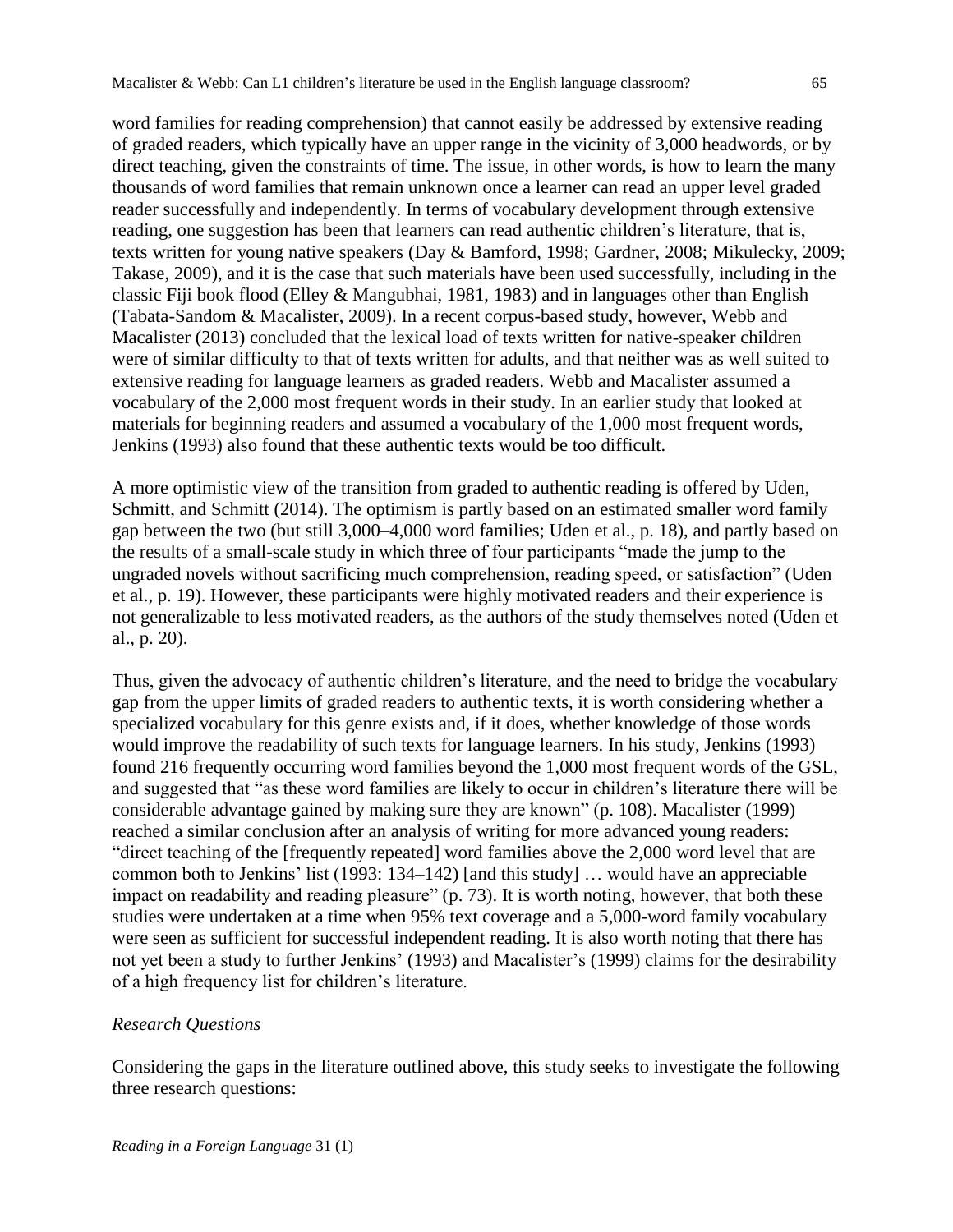- 1. What high frequency vocabulary beyond the 2,000 most frequent words of English can be identified from a corpus of children's literature?
- 2. If such high frequency vocabulary was known, what impact would it have on a second language learner's lexical coverage of authentic children's literature?
- 3. To what extent is such high frequency vocabulary representative of specialist language in children's literature?

# **Methodology**

Two key considerations in any corpus-based study such as this are that the texts that form the corpus are representative of the phenomenon being investigated, and that the corpus is large enough to provide reliable information.

# *The Corpus*

The texts chosen for this study come from the New Zealand *School Journal*, a resource for use in primary schools that has been published continuously since 1907. The *School Journal*, until changes in 2011, was published for many decades in four parts annually with each part targeting a different age group. Part One, for example, targets 7- to 8-year-olds, while Part Four is written for 11- to 13-year-olds. Each part appears in a number of issues each year, ranging from three to five. The *School Journals* contain informative and imaginative prose, as well as poetry and plays, and one way in which the readers are graded is by controlling text length. Thus, a Part One story (imaginative prose) is considerably shorter than a Part Four story. In creating the initial corpus, files tagged to identify the genre of the texts included were made for each Part. Also, during the corpus creation process, hyphens were removed from hyphenated words.

# *Text Selection*

Given the focus of this study, only imaginative prose texts were included in the corpus. This decision was informed by the results of an earlier investigation of a small number of randomly selected imaginative and informative prose texts that suggested that imaginative prose passages would be suitable for extensive reading by second or foreign language learners at least in part because "the unknown words in imaginative prose are more likely to be repeated elsewhere within the corpus ... than is the case for unknown words in informative prose passages" (Macalister, 1999, p. 80). This was supported by Gardner (2004, p. 24) who found narrative texts better for incidental vocabulary learning than expository. An informative prose or expository text may include numerous tokens of types specific to that particular content area (cf. findings about the effect of theme on vocabulary repetition in tightly themed expository non-fiction in Gardner, 2008), but non-specialized vocabulary common to story-telling is repeated in multiple imaginative prose texts. By focusing on multi-authored rather than sole authored texts, the author effect on vocabulary recycling is also removed (Gardner, 2008, although as he did not control for proper nouns in his study, at least some of the higher repetition in sole authored texts is accounted for by characters reappearing in different stories).

The focus on imaginative prose resulted in a corpus drawn from four years of publication of the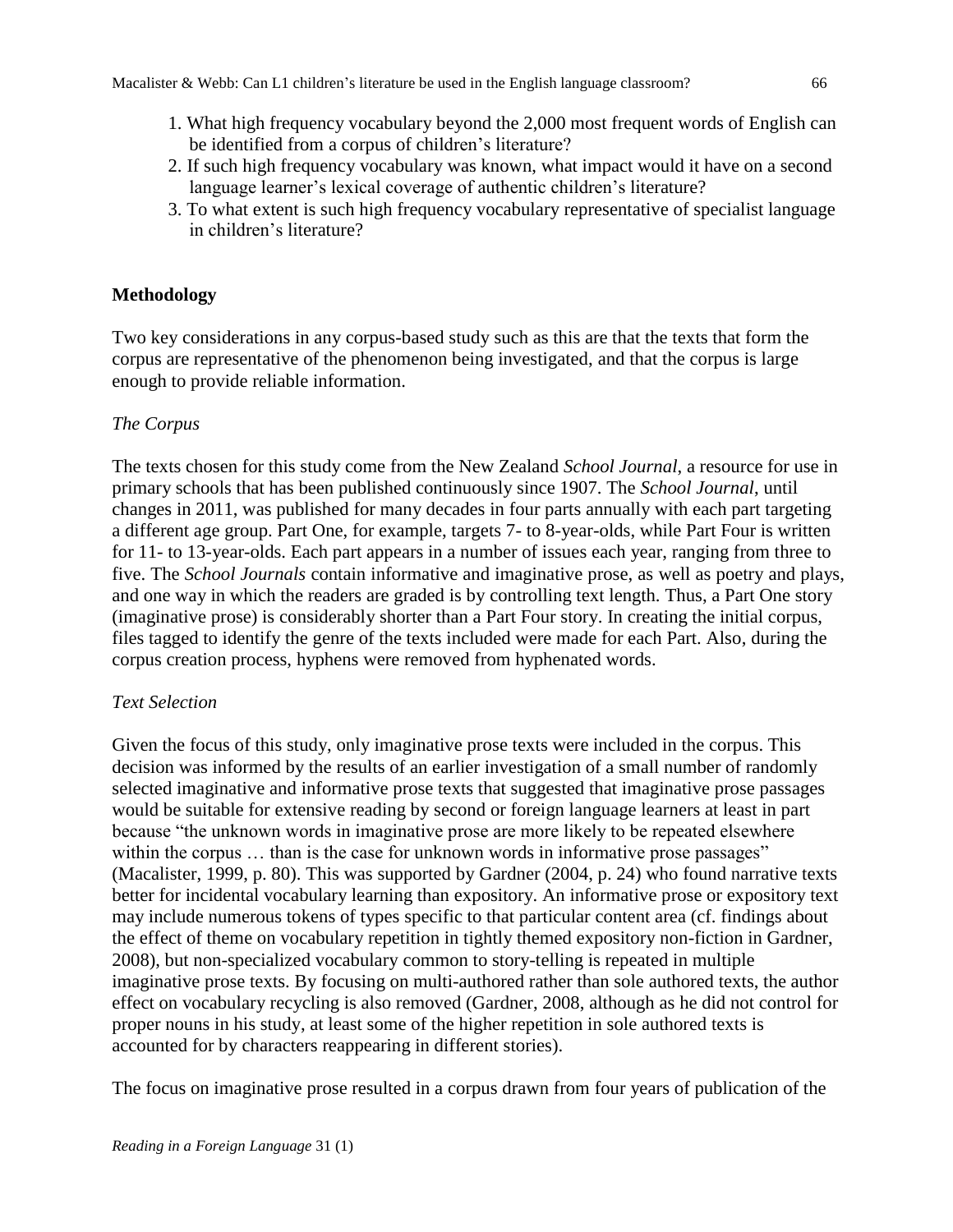*School Journal*, comprising 174 texts totaling 128,540 tokens. This compares favorably with some other corpora used to investigate writing for children. Wharton (2005), for instance, had a corpus of just 1,871 tokens and even Baker and Freebody's corpus of 163 beginner readers used in the first two years of schooling was reasonably small, consisting of 83,838 tokens and 2,477 types (Baker & Freebody, 1989). Jenkins's (1993) corpus, also for beginning readers, was of a similar size, at 89,979 tokens. While there have been larger corpora of writing for children (Knowles & Malmkjær, 1996; Thompson & Sealey, 2007), the corpus created for this study did "reflect the size and shape of the documents from which it [was] drawn" (Sinclair, 1991, p. 19) and captured the complete publication of imaginative prose texts in the *School Journal* over a four year period.

#### *Analysis*

A preliminary analysis of the corpus was then made using RANGE (Nation & Heatley, 2002), which categorized words using the BNC 14,000 lists (Nation, 2006) and provided information about the occurrence of two other categories of words (proper nouns, and marginal words) as well as words not in any of the lists. Marginal words are such types as *aha* and *yuk*. As the assumption was that a reader would be familiar with the 2000 most frequent words in English, the results for the 3,000 to 14,000 lists were then examined to identify all word families with 10 or more repetitions, taking care to account for irregular verb forms, such as *sting* and *stung*. These high frequency word families beyond the 2,000 most frequent words thus became the focus for further analysis as the basis for a specialist word list for children's literature in order to address the first research question.

Word family was chosen as the unit of analysis because, in studies such as this where the focus is on receptive knowledge, the word family is "the most sensible unit" (Nation & Webb, 2011, p. 136). It assumes that a reader who knows one or two members of the word family should be able to recognize and understand other members of the family. The first six of the seven levels identified by Bauer and Nation (1993) are captured by the BNC word lists used in RANGE in this study (for further discussion of these issues, see Macalister & Webb, 2013).

In the process of analyzing the preliminary results, additional frequency and concordance data were obtained using Wordsmith to clarify questions such as word class (e.g., *bark* as a noun or a verb) and use (e.g., as a personal name). The Not in Lists list was also examined, and a small number of types were identified, such as *a-a-a-a-argh* and *arrrggggghhhhhhh* as variant forms of the onomatopoeic marginal word *argh*, which were subsequently re-classified. Once these changes had been made, a modified RANGE including the specialist word list was again run, and the second research question addressed. Further information about changes made is given in the Results section of this paper.

#### *Comparison and Validation*

Two steps were taken to address the third research question. The first was a comparison with the high frequency vocabulary in writing for children identified by Jenkins (1993) who used a different corpus; the higher the degree of overlap, the more likely the new word list would be representative of the specialist vocabulary. The second comparison was to see the degree of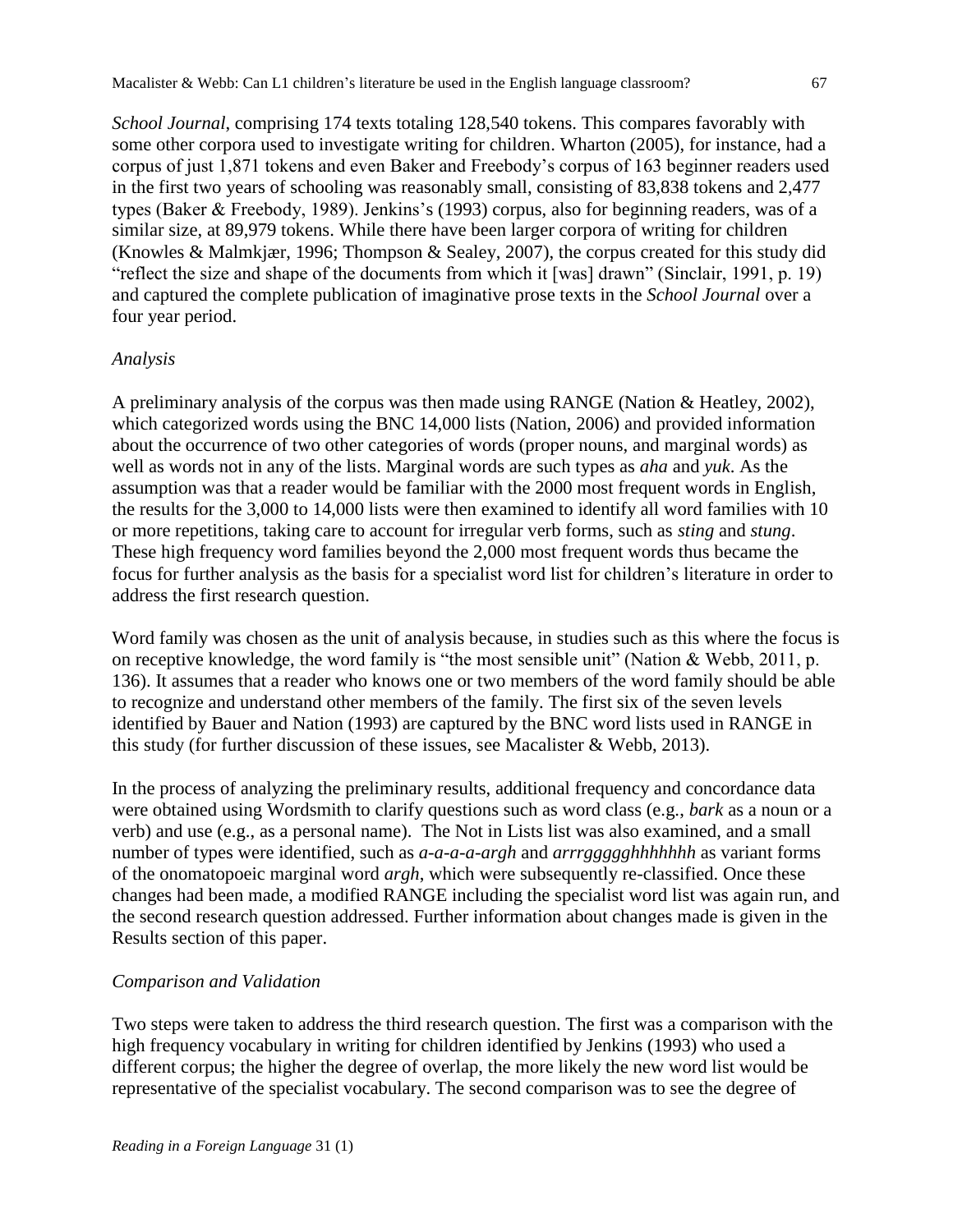coverage offered by the new wordlist in corpora representing different genres. One corpus consisted of the complete *School Journal* publication for four years; another consisted of extracts from 33 graded readers; the third was texts drawn from the Wellington Written Corpus (Bauer, 1993) and were drawn from the Fiction and Press: Reportage sections.

#### **Results**

The initial examination of the corpus using RANGE revealed the distribution by frequency and other categories as shown in Table 1. The 2,000 most frequent words provided coverage of 87.35% of the corpus, and, as would be expected, the proportion of both tokens and types at each frequency level steadily decreased. The contribution of marginal words was smaller than might have been expected. Table 1 also shows the cumulative coverage. Thus, the 84.98% coverage in the first cell of that column includes the 1,000 highest frequency word families (81.29%) plus the proper nouns and marginal words (3.69%). It can be seen that 95% coverage (\*) is achieved at the 4,000-word family level and 98% coverage (\*\*) at the 8,000-word family level.

|                | Tokens (%) |         | Cumulative coverage |
|----------------|------------|---------|---------------------|
| Proper nouns   | 4528       | (3.52)  |                     |
| Marginal words | 221        | (0.17)  |                     |
| 1000           | 104,492    | (81.29) | 84.98               |
| 2000           | 7,785      | (6.06)  | 91.04               |
| 3000           | 3,967      | (3.09)  | 94.13               |
| 4000           | 1,762      | (1.37)  | 95.50*              |
| 5000           | 1,404      | (1.09)  | 96.59               |
| 6000           | 875        | (0.68)  | 97.27               |
| 7000           | 583        | (0.45)  | 97.72               |
| 8000           | 365        | (0.28)  | 98.00**             |
| 9000           | 271        | (0.21)  | 98.21               |
| 10000          | 183        | (0.14)  | 95.35               |
| 11000          | 154        | (0.12)  | 98.47               |
| 12000          | 87         | (0.07)  | 98.54               |
| 13000          | 77         | (0.06)  | 98.60               |
| 14000          | 69         | (0.05)  | 98.65               |
| Not in lists   | 1,716      | (1.34)  | 99.99               |
| <b>TOTAL</b>   | 128,539    |         |                     |

Table 1. *Coverage by frequency level and cumulative coverage, including proper nouns and marginal words, in the School Journal imaginative prose texts*

A list of types occurring 10 or more times in the 3,000 to 14,000 lists produced an initial list of 249 word families, all of which Wordsmith frequency ranking showed to be among the 1500 highest frequency words in the corpus. These 249 word families provided almost 4,400 tokens, or around 3.4% text coverage, and formed the basis for a new high frequency specialist wordlist. To do this, word families were removed from the assigned BNC list to a new baselist in RANGE. Further examination led to some adjustments in the above. Seven word families were removed as they were proper names (*Samoa*, *Zealand*) or used solely or primarily as personal names (*felicity*,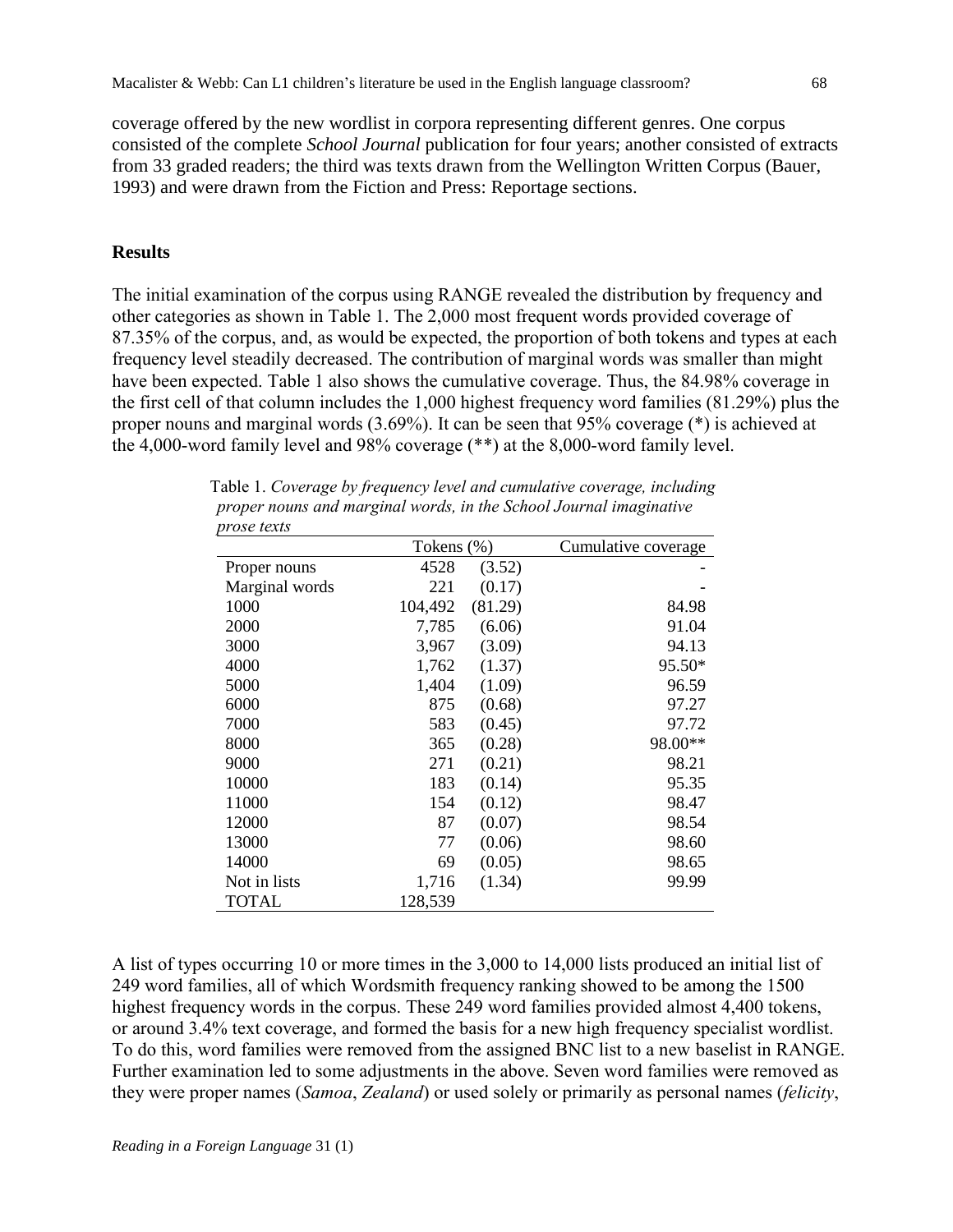*ginger*, *harry*, *matt*, *minty*) as shown by Wordsmith concordances. Seventeen word families with 10 or more occurrences were identified in the Not in Any List file. In total these 17 word families accounted for over 23% of the Not in Any List tokens. These included proper nouns (e.g., *Cam*, with 27 tokens) and invented words (such as *freeble*, 62 tokens). In the end, only three of these word families (*boomerang*, *bubblegum*, *chirp*) were added to the initial word list of high frequency word families beyond the 2,000-word level. Once these changes had been completed, RANGE was run again with the results shown in Table 2.

| prose texts following creation of specialist high frequency list |            |         |                     |  |
|------------------------------------------------------------------|------------|---------|---------------------|--|
|                                                                  | Tokens (%) |         | Cumulative coverage |  |
| Proper nouns                                                     | 4528       | (3.52)  |                     |  |
| Marginal words                                                   | 221        | (0.17)  |                     |  |
| 1000                                                             | 104,492    | (81.29) | 84.98               |  |
| 2000                                                             | 7,785      | (6.06)  | 91.04               |  |
| <b>CH HF list</b>                                                | 4,358      | (3.39)  | 94.43               |  |
| 3000                                                             | 1,773      | (1.38)  | 95.81*              |  |
| 4000                                                             | 1,027      | (0.80)  | 96.61               |  |
| 5000                                                             | 790        | (0.61)  | 97.22               |  |
| 6000                                                             | 584        | (0.45)  | 97.67               |  |
| 7000                                                             | 411        | (0.32)  | 97.99               |  |
| 8000                                                             | 249        | (0.19)  | 98.18**             |  |
| 9000                                                             | 191        | (0.15)  | 98.33               |  |
| 10000                                                            | 151        | (0.12)  | 98.45               |  |
| 11000                                                            | 133        | (0.10)  | 98.55               |  |
| 12000                                                            | 75         | (0.06)  | 98.61               |  |
| 13000                                                            | 66         | (0.05)  | 98.66               |  |
| 14000                                                            | 40         | (0.03)  | 98.69               |  |
| Not in lists                                                     | 1,555      | (1.21)  | 99.90               |  |
| TOTAL                                                            | 128,539    |         |                     |  |

Table 2. *Coverage by frequency level and cumulative coverage, including proper nouns and marginal words, in the School Journal imaginative prose texts following creation of specialist high frequency list*

The key difference between Tables 1 and 2 is the inclusion of the specialist wordlist as a separate line (the children's high frequency, or CH HF, list). The changes made between the first and second running of RANGE did not affect the coverage offered by the list. This remained at almost 4,400 tokens, or around 3.4% text coverage. The changes did, however, highlight the potential importance for reading children's literature that the list offers. Knowledge of the CH HF list means 95% coverage (\*) is now achieved at the 3,000-word level. This point will be elaborated on in the Discussion section.

Some indication of the extent to which this list was representative of specialist high frequency vocabulary in writing for children was then gained by a comparison with Jenkins (1993); this is shown in Appendix A. Jenkins identified 66 word families beyond the 2,000-word level. Differences between the GSL in that earlier study and the BNC lists used in this study account for the fact that 24 word families that Jenkins identified as being beyond the 2,000-word level are included in the 2,000 high frequency word families of the BNC. However, a further 22 word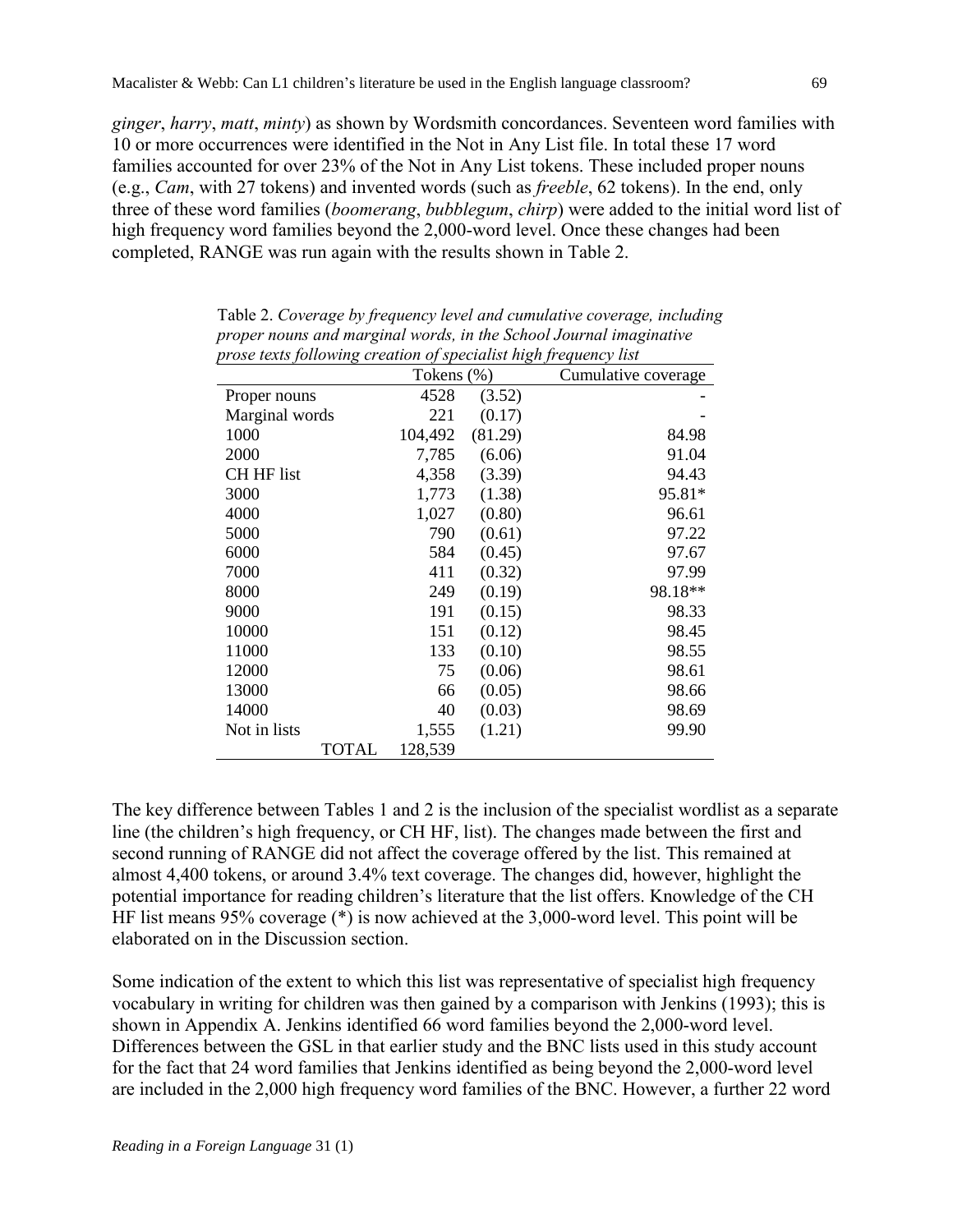families were found to be high frequency in both studies, i.e., beyond the 2,000 word level of both lists; these formed part of the new list. An additional 13 word families that Jenkins identified were found to have multiple tokens (but fewer than 10) in the *School Journal* imaginative prose texts and only seven of Jenkins's word families were essentially unrepresented.

A further indication of the extent to which this list was representative of specialist high frequency vocabulary in writing for children can be gained by comparing its coverage of other genres. Table 3 shows the coverage offered by the CH HF list when the modified RANGE program was run on three corpora representing different genres and matched for size (285,143 tokens). One corpus consisted of the complete *School Journal* publication for four years; another consisted of extracts from 33 graded readers; the third was texts drawn from the Wellington Written Corpus (Bauer, 1993) and were drawn from the Fiction and Press: Reportage sections. As can be seen, in neither the graded reader nor the text written for adults' corpus does the new baselist achieve near the 3.39% coverage for imaginative prose shown in Table 3. It does achieve higher coverage in the *School Journal* corpus, which is partly explained by the fact that this corpus includes imaginative prose, as well as informative prose, poetry, and plays.

| writing for children list |                | Table 3. Coverage provided by specialist high frequency vocabulary in |       |
|---------------------------|----------------|-----------------------------------------------------------------------|-------|
|                           |                |                                                                       |       |
| Imaginative prose         | School Journal | Graded Reader                                                         | Adult |

# 3.39% 2.56% 0.8% 1.03%

# **Discussion**

The first question that this study set out to investigate was whether it was possible to identify a list of specialist high frequency vocabulary in writing for children and, perhaps unsurprisingly, a corpus of *School Journal* imaginative prose texts did indeed yield such a list. The list is presented in Appendix B. Furthermore, the 245 word families can be classified into distinct categories. The 12 categories and the number of families in each are shown in Table 4. An additional 44 word families remained unclassified. Ten of the categories are semantic, and consist almost entirely of nouns. Some of the semantic categories that contributed to this list were intuitively likely, such as the language of school and storytelling and the inclusion of relatively closed categories such as the names of animals, clothing and parts of the body. The strong presence of verbs and, to a lesser extent, adjectives stood in strong contrast to the other ten, almost exclusively nominal, semantic categories.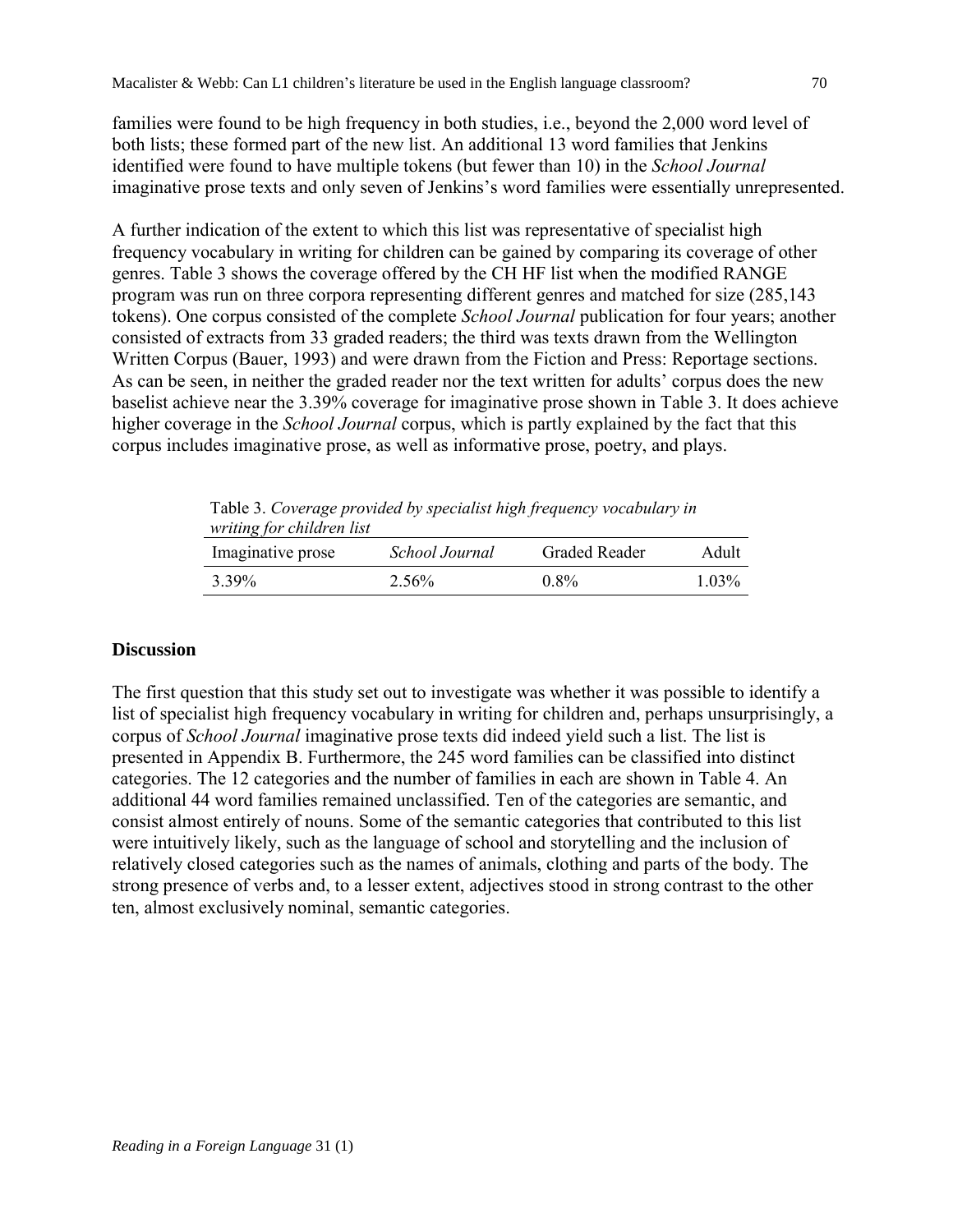| Table 4. Number of word families by category |    |
|----------------------------------------------|----|
| Category                                     | n  |
| Adjectives                                   | 17 |
| Animal & Plant                               | 26 |
| Body                                         | 7  |
| Clothing                                     | 9  |
| Colour                                       | 2  |
| Family                                       | 4  |
| Food                                         | 12 |
| House                                        | 15 |
| Role                                         | 9  |
| School                                       | 11 |
| Storytelling                                 | 4  |
| Verbs                                        | 85 |
|                                              |    |

The second question driving this study concerned the impact of the list on a second language learner's ability to read authentic children's literature. Offering almost 3.4% coverage, the 245 word families offer very substantial benefits in terms of bridging the gap between graded and authentic reading materials, a point that is returned to at the end of this section. This can be seen by considering that similar coverage (3.56%) would be gained by learning the 5,000 word families from the three to seven thousand word level (see Table 2).

The study also asked whether this high frequency vocabulary was unique to children's literature and, as shown in Table 3, the answer was in the affirmative, reinforced by the similarities found with Jenkins (1993). Thus, for language learners wanting to read beyond the upper level of graded readers, the CH HF wordlist offers a clear pathway to successful reading of children's literature. Indeed, the big difference in coverage between imaginative prose and graded readers (Table 3) shows that these word families will not be learned through reading graded readers, and so learning the word list is essential. Furthermore, learning words from the list may reflect typical L1 vocabulary development, given that they are words likely to be learned early by L1 speakers.

All the same, it is the case that 98% coverage remains at the 8,000-word level (Table 2), even if a mere 0.01% prevents 98% coverage at the 7,000-word level. In corpus-based studies such as this, however, it is necessary to go beyond what the raw numbers reveal, and to interrogate the data a little more closely as has been demonstrated in other studies (such as Baker, 2008; Harrington, 2008). Doing so suggests that an 8,000-word vocabulary size may not be necessary to achieve 98% coverage. One consideration, for instance, needs to be of the impact on coverage of the seven proper nouns mentioned earlier (*harry*, *ginger*, *felicity*, *minty*, *matt*, *Samoa*, *Zealand*). These are all found in the BNC lists beyond the 2,000 high frequency level, and each had 10 or more repetitions in the imaginative prose corpus, but remained in their original lists in the modified RANGE program. In other words, they did not form part of the new CH HF list. In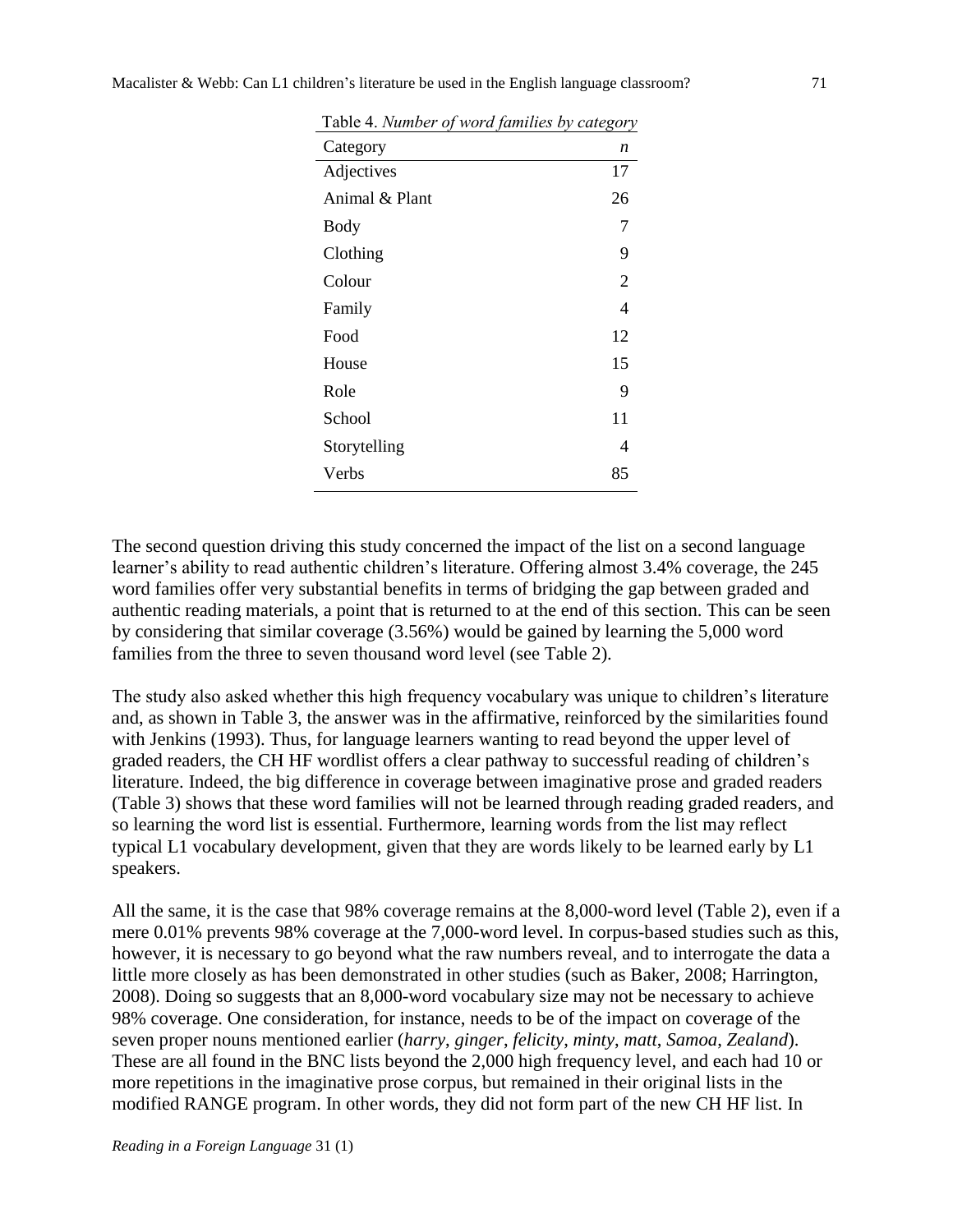# total, these seven word families contributed 144 tokens, equating to 0.11% coverage.

In a similar fashion, it is necessary to examine the contents of Not in Any Lists. As mentioned earlier, 17 word families with 10 or more occurrences accounted for over 23% of the tokens in that list. Further examination found numbers of compounds (e.g., *bluebird*, *sunhat*, *yessir*), variant spellings of both high (e.g., *b-b-but*, *ye-es*) and low frequency words (e.g., *stam-in-a*), proper nouns that had not been captured elsewhere (e.g., *Tongans* and 13 tokens of *Hoppy*, which form was not included in the *hop* word family that did enter the new baselist). It is also worth mentioning that Not in Any Lists included words of Maori origin (such as the bird *tui*, the sweet potato or *kumara*, and the word Maori itself) that would be familiar to a New Zealandbased readership (Macalister, 2006), as well as words of, for example, Greek or Samoan origin, often glossed. The presence of such words was, however, very small, and the key point here is that inclusion in Not in Any Lists does not necessarily equate with a high learning burden for a reader with a 2,000-word vocabulary.

Returning, then, to the need to bridge the vocabulary gap from the upper limits of graded readers to authentic texts, and the contribution that knowledge of a specialized vocabulary can make to improving the readability of such texts for language learners, the CH HF list can clearly make a significant contribution. With knowledge of the CH HF, however, a learner with a 2,000-word vocabulary is close to the 95%, and comfortably meets it if the learner is at the 3,000-level. At the 3,000-word level, then, a learner with knowledge of the CH HF is likely to be somewhere between Laufer and Ravenhorst-Kalovski's (2010) minimally acceptable and optimal comprehension levels. Remembering that the upper levels of graded reader schemes are typically around the 3,000-headword level, this suggests that authentic children's literature may be suitable reading material for such language learners.

# **Pedagogical Implications**

The fact that a 245 word family list provides greater coverage than any lexical frequency band beyond the 2,000-word level, and that it can reduce the vocabulary size needed to achieve 95% coverage in writing for children by a one thousand word frequency band, suggests that the list deserves attention from language teachers. The amount of attention is likely to be affected by the language learning context, whether it is ESL or EFL. It seems intuitively likely that in an ESL setting learners would already be exposed to some of the word types contained in the high frequency list, such as language relating to school. It is in EFL contexts, therefore, that the CH HF list is likely to be most useful.

Despite the fact that some word types may already be familiar, learners would benefit from direct teaching of words on the list before beginning to read authentic writing for children. This may be particularly important for the large category of verbs and, to a lesser extent, that of adjectives. This is because a basic form-meaning link can usually be established pictorially with items in the other, almost exclusively nominal, semantic categories. Such form-meaning links are facilitated by the copious use of high-quality illustrations in the *School Journal*. These can be used to elucidate the text. As an example, the opening line of one story– "Greg's neighbour, Mr Forbes, was watching Greg on his skateboard"–is accompanied by a picture of a man watching a boy on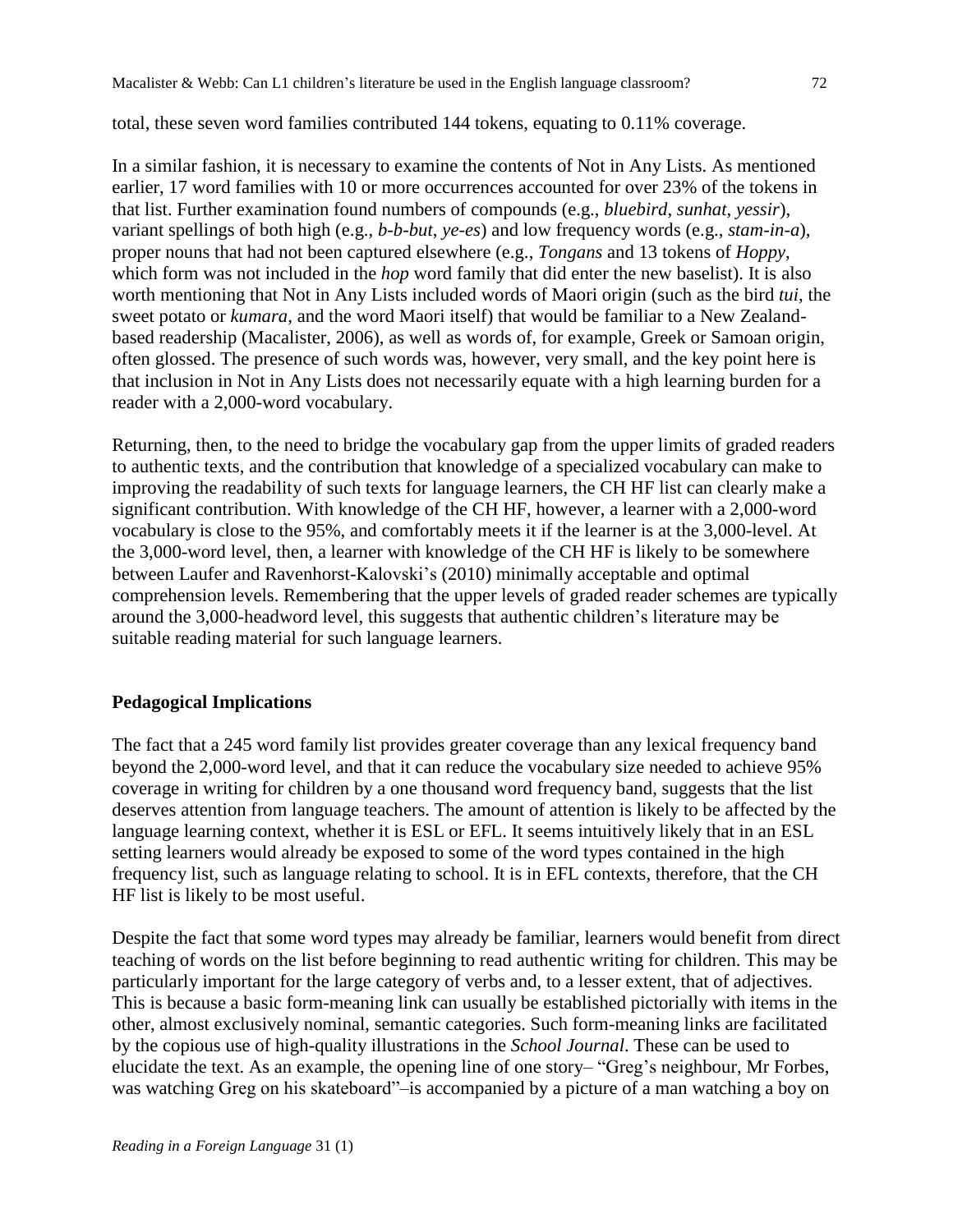a skateboard (Berge, 1998). Identification of Greg, Mr Forbes, and the skateboard can quickly be established. 'Watching', on the other hand, requires greater explanation as the action cannot be captured in a concrete picture. However, it should not be necessary to devote a large amount of time to introducing the new words for, and despite Gardner's (2008, p. 109) suggestion to the contrary in relation to narrow fiction reading, the imaginative prose corpus does provide "increased repetitive exposure to [this list of] new or less familiar words."

Any direct teaching of the words in the list does, however, need to bear in mind the interference principle, which says that "the items in a language course should be sequenced so that items which are learned together have a positive effect on each other for learning, and so that interference effects are avoided" (Nation & Macalister, 2010, pp. 48–50). As the intention of the list is to reduce, not increase, the learning burden, this would mean in practice that formally related types such as *basket* and *bucket* should not be learned together, and nor should semantically related types such as *mouse* and *rat*, *mumble* and *mutter*, or *roar*, *scream*, and *yell*. On the other hand, types such as *spider* and *web* can support each other.

A further point to bear in mind is that this list, and the reading of imaginative prose, does not remove the necessity of learners acquiring appropriate academic vocabulary (cf. Gardner, 2004, p. 29). Such vocabulary is essential for developing subject-specific content knowledge and warrants explicit attention. The Academic Word List (Coxhead, 2000) remains the best available starting point for such attention; although based on written text, it has also been found to be "an effective tool to support listening to academic spoken English for different disciplines" (Dang & Webb, 2014, p. 73). Another option is the more recently-developed Academic Vocabulary List (Gardner & Davies, 2014).

# **Limitations and Future Directions**

One question that should be asked of any corpus-based study such as this is whether the corpus is representative of the object of investigation, in this case writing for children. One possible limitation of the corpus used in this study may be that it is too context-specific, being drawn from writing for New Zealand children. As mentioned in the Discussion section, words that would be familiar to a New Zealand-based readership were present in the corpus but their presence was very small and did not appear to influence the words in the high frequency list (Appendix B).

Related to the question of representativeness, the fact that the high frequency list was drawn from informative prose texts in the *School Journal*, a sub-set of the *School Journal* corpus (Table 3), may have overstated the coverage offered. It was not possible to test the list coverage on another corpus of L1 children's literature. However, this remains a worthwhile undertaking for a later study.

A further limitation, a limitation shared by corpus-based studies in general, is that the impact of the high frequency list has not been trialled in the English language, and especially the EFL, classroom. This would also be a worthwhile focus for a later study. Such a study could establish baseline knowledge of the words in the list, and then investigate the impact of direct teaching of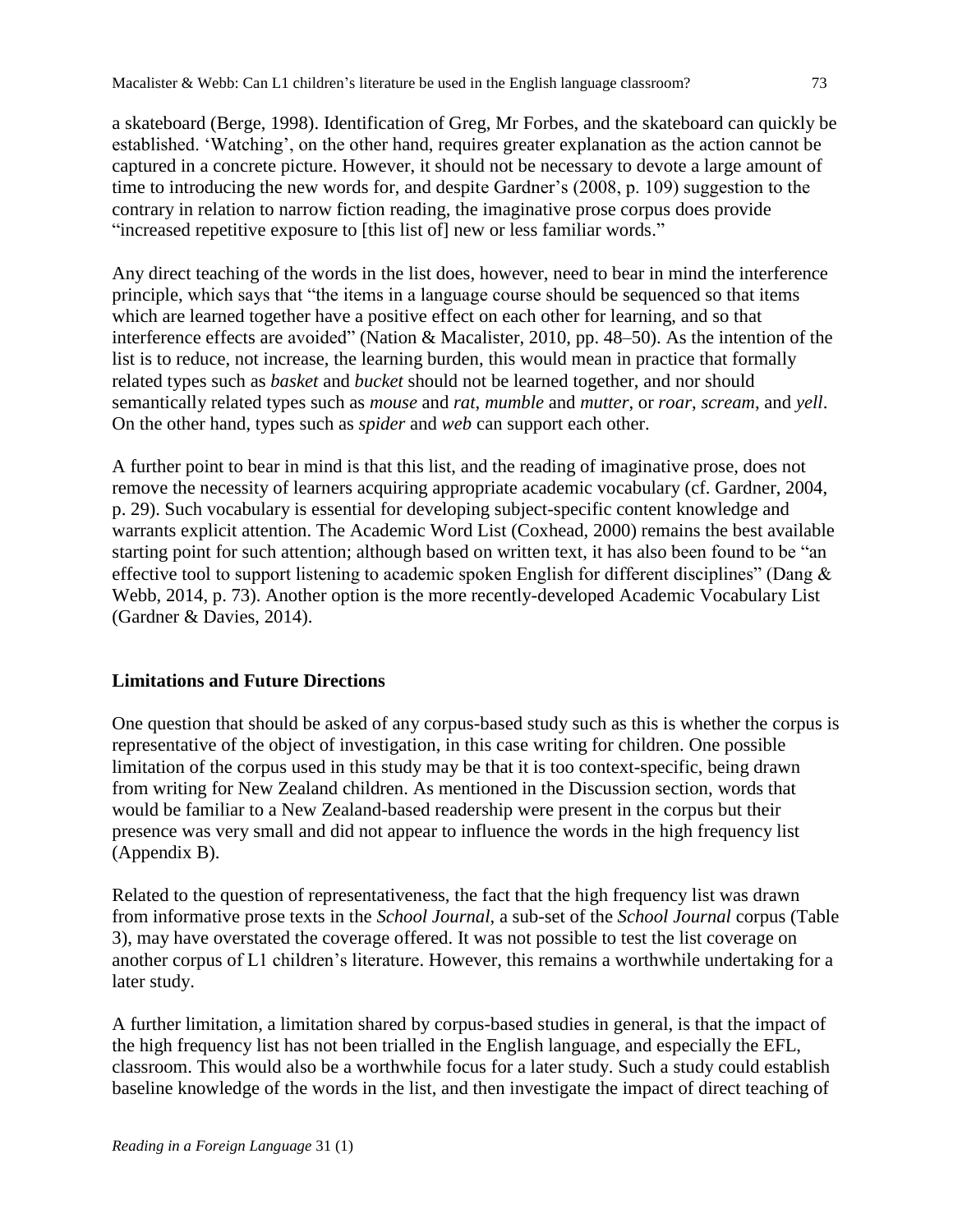the list on reading comprehension.

#### **Conclusion**

The aim of this paper has been to investigate whether it is possible to make the vocabulary load of reading authentic writing for children manageable for language learners with a 2,000-word vocabulary size. Examination of a corpus of imaginative prose for children has identified a relatively small high frequency list of 245 word families specific to this genre, some of which are likely to be familiar to learners through their inclusion in course books and from being encountered in the learners' immediate context. Depending on the way in which Not in Any List word families are regarded, this specialist list of high frequency vocabulary in writing for children has the potential to reduce the vocabulary size needed for successful reading of this genre by at least one 1,000-word family frequency band. It is, therefore, likely to make the vocabulary load of reading authentic writing for children manageable for language learners with a 2,000-word vocabulary size, even more so if they are able to read at the upper levels of graded readers successfully. Even more striking, 95% coverage is achieved at the 3,000-word family level, much lower than previous estimates. As a result, the CH HF list has the potential to assist learners' transition from the upper levels of graded readers to reading authentic texts, a transition that has challenged reading researchers for a considerable time, particularly in the extensive reading field. Given this potential, this specialist list deserves attention in the English language learning classroom.

#### **References**

- Baker, C. D., & Freebody, P. (1989). *Children's first school books: Introductions to the culture of literacy*. Oxford, UK: Basil Blackwell.
- Baker, P. (2008). 'Eligible' bachelors and 'frustrated' spinsters: Corpus linguistics, gender and language. In K. Harrington, L. Litosseliti, H. Saunston, & J. Sunderland (Eds.), *Gender and language research methodologies* (pp. 73–84). Basingstoke, UK: Palgrave Macmillan.
- Bauer, L. (1993). *Manual of information to accompany the Wellington corpus of New Zealand English*. Wellington, New Zealand: Department of Linguistics, Victoria University of Wellington.
- Bauer, L., & Nation, I. S. P. (1993). Word families. *International Journal of Lexicography*, *6*, 253–279.
- Berge, B. (1998). The sock gobbler. *New Zealand School Journal*, *1*(3), 2–9.
- Boutorwick, T. J. (2017). *Vocabulary development through reading: A comparison of approaches* (Unpublished doctoral dissertation). Victoria University of Wellington, Wellington, New Zealand.
- Cobb, T. (2007). Computing the vocabulary demands of L2 reading. *Language Learning & Technology*, *11*(3), 38–64. Retrieved from http://llt.msu.edu/vol11num3/pdf/cobb.pdf
- Coxhead, A. (2000). A new academic word list. *TESOL Quarterly*, *34*, 213–238.
- Dang, T. N. Y., & Webb, S. (2014). The lexical profile of academic spoken English. *English for Specific Purposes*, *33*, 66–76. doi:http://dx.doi.org/10.1016/j.esp.2013.08.001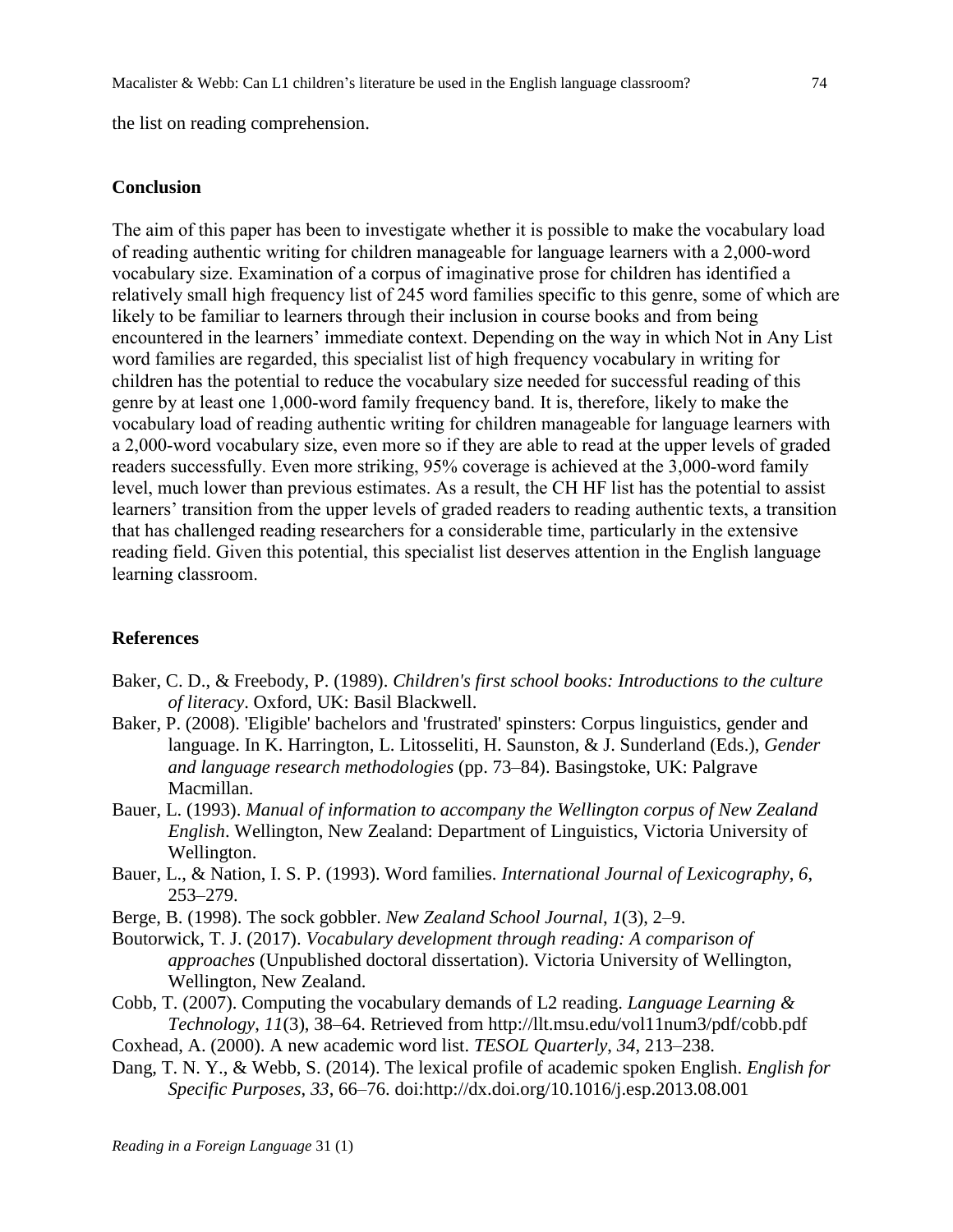- Day, R. R., & Bamford, J. (1998). *Extensive reading in the second language classroom*. Cambridge, UK: Cambridge University Press.
- Elley, W. B., & Mangubhai, F. (1981). *The impact of a book flood in Fiji primary schools*. Wellington, New Zealand: New Zealand Council for Educational Research.
- Elley, W. B., & Mangubhai, F. (1983). The impact of reading on second language learning. *Reading Research Quarterly*, *19*, 53–67.
- File, K. A., & Adams, R. (2010). Should vocabulary instruction be integrated or isolated?. *TESOL Quarterly*, *44*(2), 222–249. doi: 10.5054/tq.2010.219943
- Flowerdew, L. (2012). *Corpora and language education*. Basingstoke, Hampshire: Palgrave Macmillan.
- Gardner, D. (2004). Vocabulary input through extensive reading: A comparison of words found in children's narratives and expository reading materials. *Applied Linguistics*, *25*, 1–37. http://dx.doi.org/10.1093/applin/25.1.1
- Gardner, D. (2008). Vocabulary recycling in children's authentic reading materials: A corpusbased investigation of narrow reading. *Reading in a Foreign Language*, *20*, 92–122.
- Gardner, D., & Davies, M. (2014). A new academic vocabulary list. *Applied Linguistics*, *35*, 305–327. doi:10.1093/applin/amt015
- Grabe, W. (2009). *Reading in a second language: Moving from theory to practice*. Cambridge, UK: Cambridge University Press.
- Green, C. (2005). Integrating extensive reading in the task-based curriculum. *ELT Journal*, *59*, 306–311. https://doi.org/10.1093/elt/cci059
- Harrington, K. (2008). Perpetuating difference? Corpus linguistics and the gendering of Reported dialogue. In K. Harrington, L. Litosseliti, H. Saunston, & J. Sunderland (Eds.), *Gender and language research methodologies* (pp. 85–102). Basingstoke: Palgrave Macmillan.
- Hirsh, D., & Nation, P. (1992). What vocabulary size is needed to read unsimplified texts for pleasure? *Reading in a Foreign Language*, *8*, 689–696.
- Howard, J. (2006). *College vocabulary 1*. Boston: Houghton Mifflin.
- Hsu, W. (2013). Bridging the vocabulary gap for EFL medical undergraduates: The establishment of a medical word list. *Language Teaching Research*, *17*, 454–484. doi:10.1177/1362168813494121
- Hsu, W. (2014). Measuring the vocabulary load of engineering textbooks for EFL undergraduates. *English for Specific Purposes*, *33*, 54–65. doi: 10.1016/j.esp.2013.07.001
- Hu, M., & Nation, P. (2000). Unknown vocabulary density and reading comprehension. *Reading in a Foreign Language*, *13*, 403–430.
- Jenkins, S. (1993). *The vocabulary burden of controlled and uncontrolled reading materials used with beginning ESL readers* (Unpublished master's thesis). Victoria University of Wellington, Wellington, New Zealand.
- Kennedy, G. (1998). *An introduction to corpus linguistics*. London, UK: Longman.
- Knowles, M., & Malmkjær, K. (1996). *Language and control in children's literature*. London and New York: Routledge.
- Laufer, B. (1989). What percentage of text lexis is essential for comprehension? In C. Laurén & M. Nordman (Eds.), *Special language: From humans thinking to thinking machines* (pp. 316–323). Clevedon, UK: Multilingual Matters.
- Laufer, B., & Ravenhorst-Kalovski, G. C. (2010). Lexical threshold revisited: Lexical text coverage, learners' vocabulary size and reading comprehension. *Reading in a Foreign Language*, *2*, 15–30.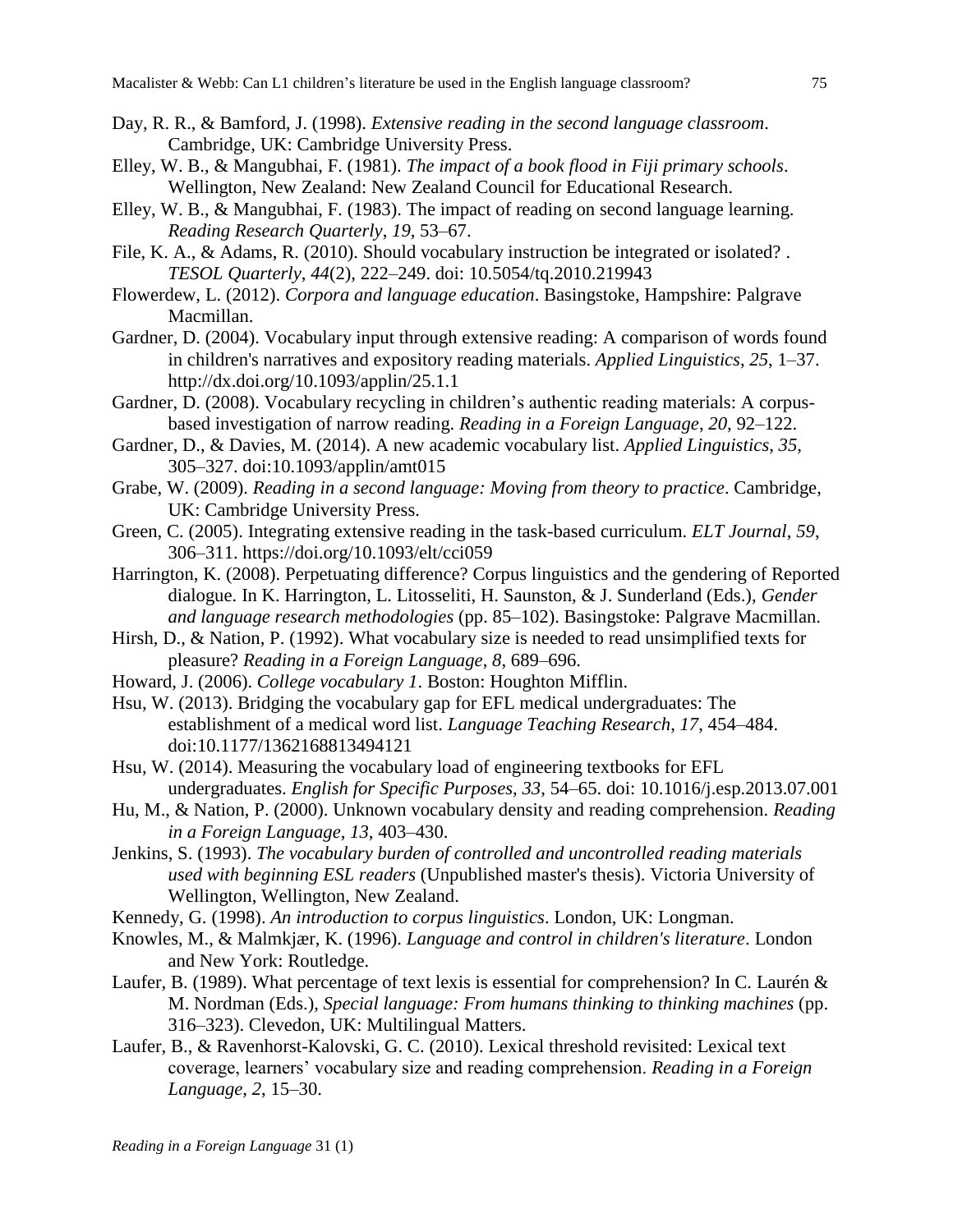- Laufer, B., & Sim, D. D. (1985). Measuring and explaining the reading threshold needed for English for academic purposes texts. *Foreign Language Annals*, *18*, 405–411. doi:10.1111/j.1944-9720.1985.tb00973.x
- Macalister, J. (1999). The School Journals and TESOL: An evaluation of the reading difficulty of School Journals for second and foreign language learners. *New Zealand Studies in Applied Linguistics*, *5*, 61–85.
- Macalister, J. (2006). The Maori presence in the New Zealand English lexicon, 1850–2000: Evidence from a corpus-based study. *English World-Wide*, *27*, 1–24.
- Macalister, J. (2014). The say-it activity. *Modern English Teacher*, *23*(1), 29–32.
- Macalister, J., & Webb, S. (2013). A response. *TESOL Quarterly, 47*, 852–855. doi:10.1002/tesq.142
- McQuillan, J., & Krashen, S. D. (2008). Commentary: Can free reading take you all the way? A response to Cobb (2007). *Language Learning & Technology*, *12*(1), 104–108.
- Mikulecky, L. J. (2009). Using Internet-based children's and young adult literature for extensive reading in EFL instruction. In A. Cirocki (Ed.), *Extensive reading in English language teaching* (pp. 333–347). Munich, Germany: Lincom.
- Mukundan, J., & Jin, N. Y. (2012). Development of a technical nursing education word list (NEWL). In H. P. Widodo & G. G. Park (Eds.). *Moving TESOL beyond the comfort zone: Exploring criticality in TESOL* (pp. 81–100). Hauppauge, NY: Nova Science Publishers.
- Nation, I. S. P. (2004). Vocabulary learning and intensive reading. *EA Journal, 21*(2), 20–29.
- Nation, I. S. P. (2006). How large a vocabulary is needed for reading and listening? *The Canadian Modern Language Review*, *63*, 59–82. doi: 10.1353/cml.2006.0049
- Nation, I. S. P., & Heatley, A. (2002). RANGE: A program for the analysis of vocabuary in texts. Retrieved from http://www.victoria.ac.nz/lals/staff/paul-nation/nation.aspx
- Nation, I. S. P., & Macalister, J. (2010). *Language curriculum design*. New York and London: Routledge/Taylor & Francis.
- Nation, I. S. P., & Webb, S. (2011). *Researching and analyzing vocabulary*. Boston, MA: Heinle, Cengage Learning.
- Schmitt, N., & Carter, R. (2000). The lexical advantages of narrow reading for second language learners. *TESOL Journal*, *9*, 4–9. doi:10.1002/j.1949-3533.2000.tb00220.x
- Schmitt, N., Cobb, T., Horst, M., & Schmitt, D. (2017). How much vocabulary is needed to use English? Replication of van Zeeland & Schmitt (2012), Nation (2006) and Cobb (2007). *Language Teaching*, *50*, 212–226. doi:10.1017/S0261444815000075
- Schmitt, N., Jiang, X., & Grabe, W. (2011). The percentage of words known in a text and reading comprehension. *The Modern Language Journal*, *95*, 26–43. doi:10.1111/j.1540- 4781.2011.01146.x
- Sinclair, J. (1991). *Corpus concordance collocation*. Oxford, UK: Oxford University Press.
- Sonbul, S., & Schmitt, N. (2010). Direct teaching of vocabulary after reading: is it worth the effort? *ELT Journal, 64*, 253–260. doi:10.1093/elt/ccp059
- Tabata-Sandom, M., & Macalister, J. (2009). That 'eureka feeling': A case study of extensive reading in Japanese. *New Zealand Studies in Applied Linguistics*, *15*(2), 41–60.
- Takase, A. (2009). The effects of different types of extensive reading materials on reading amount, attitude and motivation. In A. Cirocki (Ed.), *Extensive reading in English language teaching* (pp. 451–465). Munich, Germany: Lincom.
- Thompson, P., & Sealey, A. (2007). Through children's eyes? Corpus evidence of the features of children's literature. *International Journal of Corpus Linguistics*, *12*, 1–23.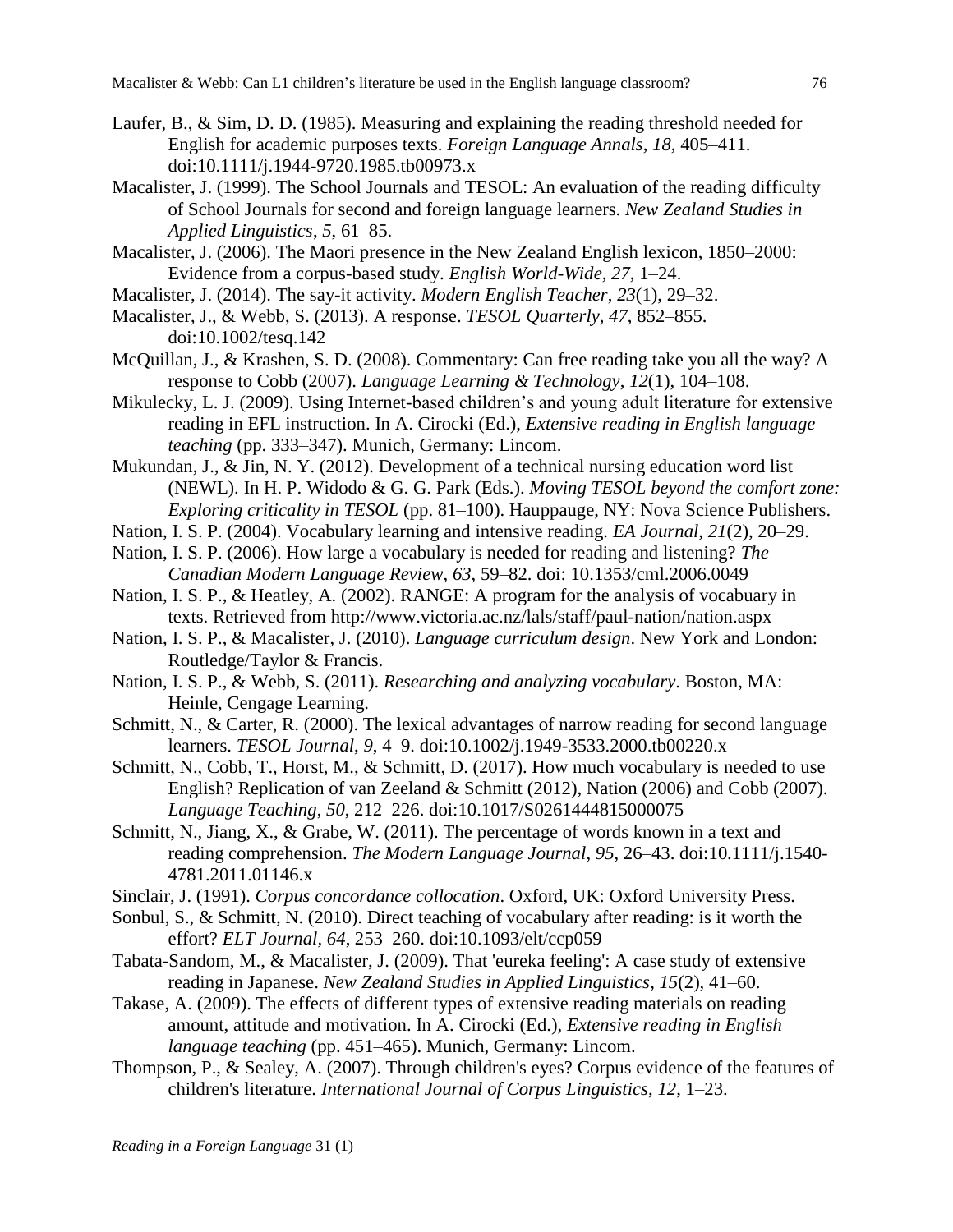- Uden, J., Schmitt, D., & Schmitt, N. (2014). Jumping from the highest graded readers to ungraded novels: Four case studies. *Reading in a Foreign Language*, *26*, 1–28.
- van Zeeland, H., & Schmitt, N. (2013). Lexical coverage in L1 and L2 listening comprehension: The same or different from reading comprehension? *Applied Linguistics*, *34*, 457–479. doi:10.1093/applin/ams074
- Ward, J. (2009). A basic engineering English word list for less proficient foundation engineering undergraduates. *English for Specific Purposes*, *28*, 170–182. https://doi.org/10.1016/j.esp.2009.04.001.
- Waring, R., & Takaki, M. (2003). At what rate do learners learn and retain new vocabulary from reading a graded reader? *Reading in a Foreign Language*, *15*, 130–163.
- Watson, J. (2004). Issue logs. In J. Bamford & R. R. Day (Eds.), *Extensive reading activities for teaching language* (pp. 37–39). Cambridge, UK: Cambridge University Press.
- Webb, S. (2007). The effects of repetition on vocabulary knowledge. *Applied Linguistics*, *28*, 46–65. doi:10.1093/applin/aml048
- Webb, S. (2009a). The effects of pre-learning vocabulary on reading comprehension and writing. *Canadian Modern Language Review*, *65*, 441–470. doi: 10.3138/cmlr.65.3.441b
- Webb, S. (2009b). The effects of receptive and productive learning of word pairs on vocabulary knowledge. *RELC Journal*, *40*, 360–376. https://doi.org/10.1177/0033688209343854
- Webb, S., & Macalister, J. (2013). Is text written for children useful for L2 extensive reading? *TESOL Quarterly*, *47*, 300–322. https://doi.org/10.1002/tesq.70
- West, M. (1953). *A general service list of English words*. London, UK: Longman, Green & Co.
- Wharton, S. (2005). Invisible females, incapable males: Gender construction in a children's reading scheme. *Language and Education*, *19*, 238–251.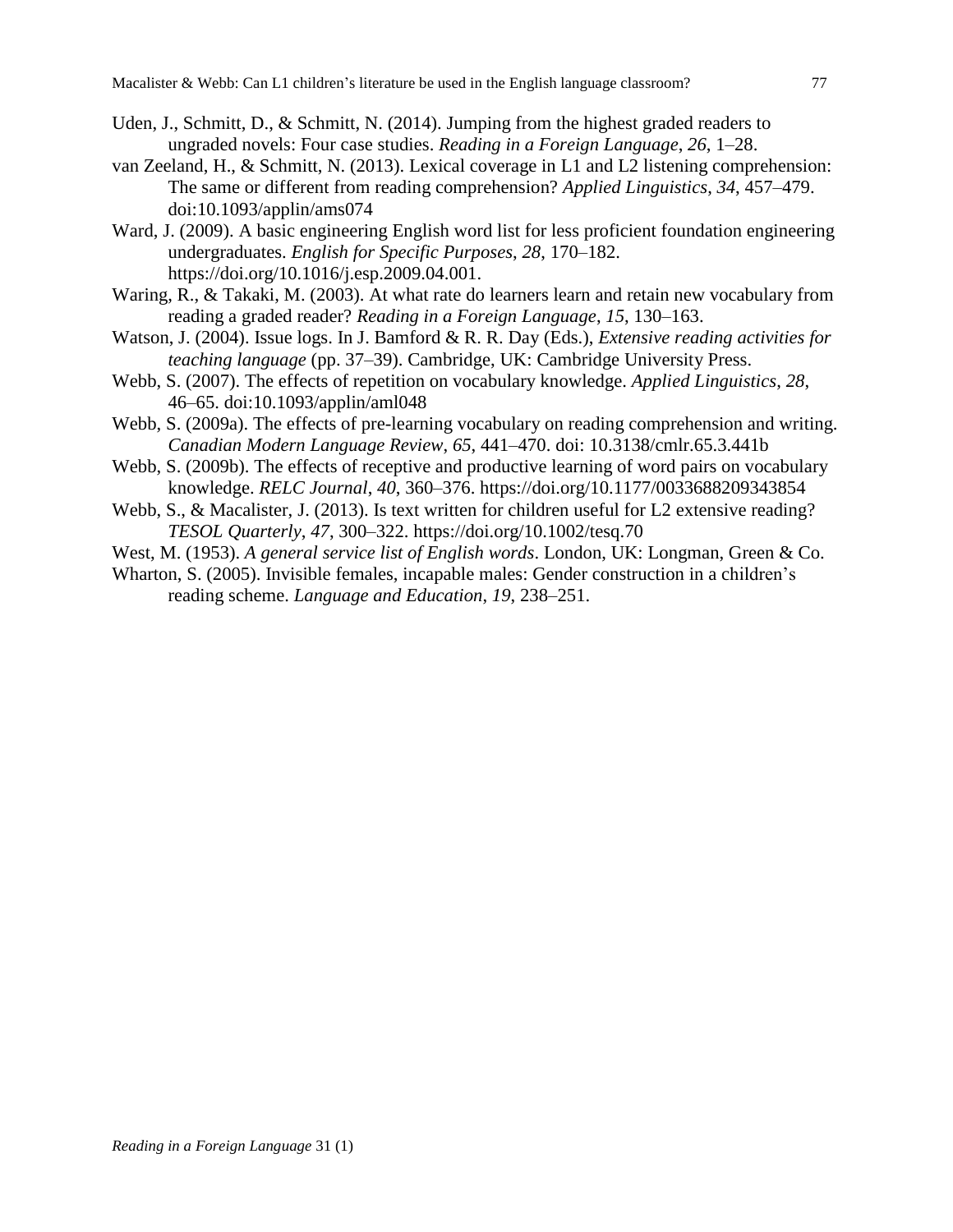# **Appendix A**

*Word Families beyond the GSL 2,000 High Frequency List Identified by Jenkins (1993)*

| BNC 2000 words that are<br>present in the School Journal<br>lists but were not among the<br>2000 high frequency words<br>in the GSL<br>$(n = 24)$ | Words beyond the<br>BNC 2000 common to<br>both, and added to the<br>new baselist<br>$(n = 22)$ | Words identified by<br>Jenkins with fewer<br>than 10 tokens in<br>School Journal lists<br>$(n = 13)$ | Words identified by<br>Jenkins but with no<br>or single tokens in<br>School Journal lists<br>$(n=7)$ |
|---------------------------------------------------------------------------------------------------------------------------------------------------|------------------------------------------------------------------------------------------------|------------------------------------------------------------------------------------------------------|------------------------------------------------------------------------------------------------------|
| bang                                                                                                                                              | ant                                                                                            | bark                                                                                                 | crocodile                                                                                            |
| birthday                                                                                                                                          | banana                                                                                         | canoe                                                                                                | fairy                                                                                                |
| biscuit                                                                                                                                           | beach                                                                                          | claw                                                                                                 | fuss                                                                                                 |
| chase                                                                                                                                             | blanket                                                                                        | delicious                                                                                            | hare                                                                                                 |
| chip                                                                                                                                              | bubble                                                                                         | fiddle                                                                                               | mosquito                                                                                             |
| chocolate                                                                                                                                         | cheek                                                                                          | flap                                                                                                 | pumpkin                                                                                              |
| chop                                                                                                                                              | clap                                                                                           | fox                                                                                                  | scrap                                                                                                |
| enormous                                                                                                                                          | frog                                                                                           |                                                                                                      |                                                                                                      |
| foot                                                                                                                                              | ghost                                                                                          | sausage<br>terror                                                                                    |                                                                                                      |
| horrible                                                                                                                                          | gobble                                                                                         | trot                                                                                                 |                                                                                                      |
| icecream                                                                                                                                          | hedge                                                                                          | tug                                                                                                  |                                                                                                      |
| jacket                                                                                                                                            | honey                                                                                          | witch                                                                                                |                                                                                                      |
| kid                                                                                                                                               | hop                                                                                            | wolf                                                                                                 |                                                                                                      |
| mum                                                                                                                                               | hug                                                                                            |                                                                                                      |                                                                                                      |
| naughty                                                                                                                                           | lamb                                                                                           |                                                                                                      |                                                                                                      |
| ok                                                                                                                                                | lick                                                                                           |                                                                                                      |                                                                                                      |
| plate                                                                                                                                             | lion                                                                                           |                                                                                                      |                                                                                                      |
| pop(v)                                                                                                                                            | magic                                                                                          |                                                                                                      |                                                                                                      |
| sack                                                                                                                                              | rooster                                                                                        |                                                                                                      |                                                                                                      |
| scared                                                                                                                                            |                                                                                                |                                                                                                      |                                                                                                      |
| silly                                                                                                                                             | snap<br>stare                                                                                  |                                                                                                      |                                                                                                      |
| tiny                                                                                                                                              | yell                                                                                           |                                                                                                      |                                                                                                      |
| trousers                                                                                                                                          |                                                                                                |                                                                                                      |                                                                                                      |
|                                                                                                                                                   |                                                                                                |                                                                                                      |                                                                                                      |
| vegetable                                                                                                                                         |                                                                                                |                                                                                                      |                                                                                                      |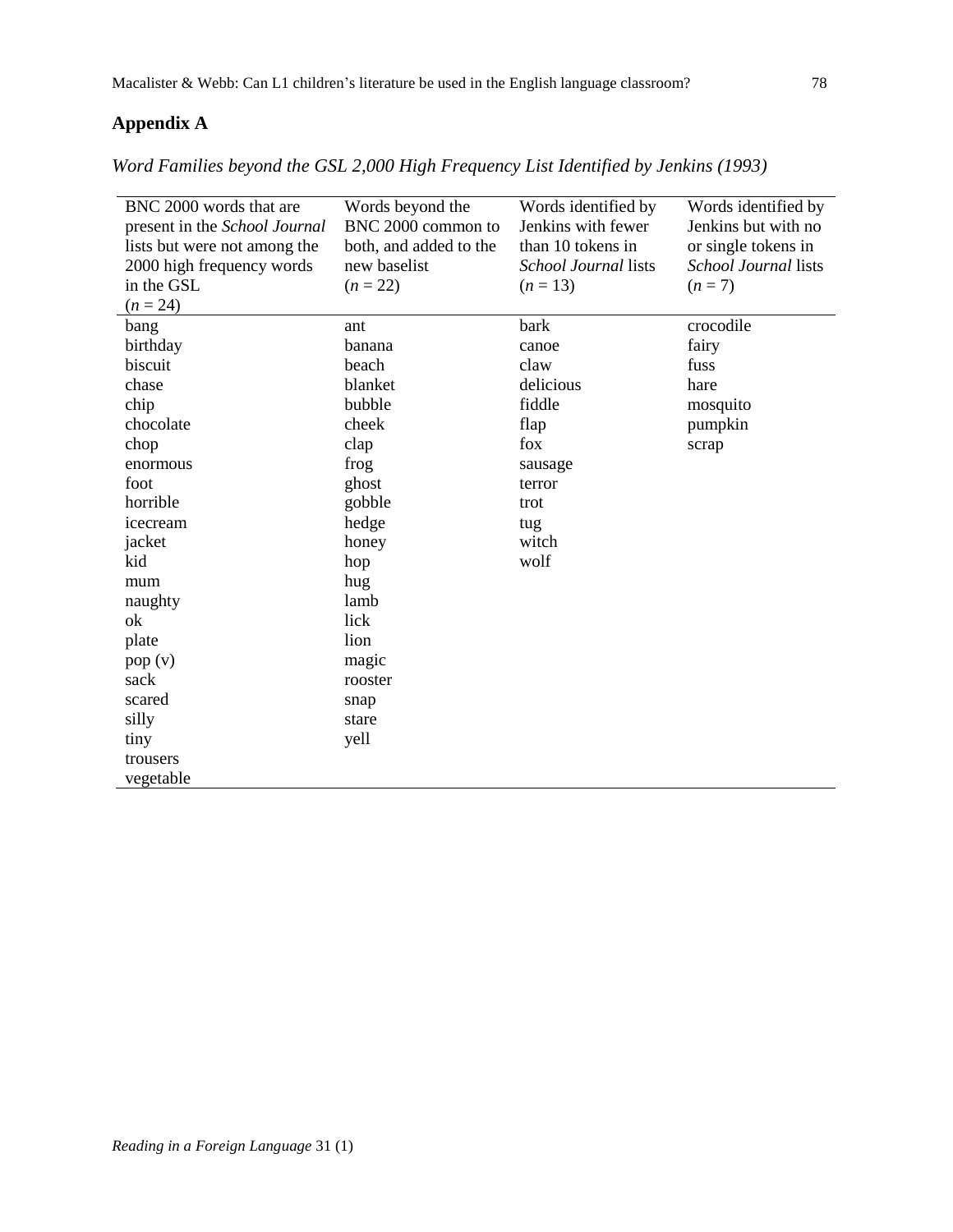# **Appendix B**

# *Writing for Children High Frequency (CH HF) Wordlist*

| <b>Adjectives</b> | roost           | spice           | <b>Story</b> | mow      |
|-------------------|-----------------|-----------------|--------------|----------|
| angry             | seed            | watercress      | alien        | mumble   |
| awesome           | spider          |                 | ghost        | mutter   |
| crazy             | web             | <b>House</b>    | giant        | nod      |
| faint             |                 | basket          | magic        | paddle   |
| fierce            | <b>Body</b>     | blanket         |              | pause    |
| fluffy (word      | ache            | broom           | <b>Verbs</b> | peer     |
| family: fluff)    | blonde          | bucket          | bounce       | poke     |
| gentle            | breath          | cushion         | burst        | protest  |
| lean              | cheek           | dishwasher      | carve        | puff     |
| neat              | stomach         | doorway         | chew         | rip      |
| nervous           | throat          | jar             | chirp        | roar     |
| pale              | wrist           | ladder          | clap         | scatter  |
| silent (word      |                 | lawn            | crash        | scoop    |
| family:           | <b>Clothing</b> | lid             | crawl        | scramble |
| silence)          | sleeve          | matchbox        | creep        | scratch  |
| smooth            | greatcoat       | oven            | crouch       | scream   |
| sore              | helmet          | pillow          | curl         | shine    |
| sticky            | jersey          | saucer          | dart         | shiver   |
| thirst            | jumper          |                 | dive         | shove    |
| wild              | shorts          | <b>Roles</b>    | drift        | shrug    |
|                   | sweatshirt      | burglar (word   | drip         | sigh     |
| Animals &         | togs            | family: burgle) | flash        | snap     |
| <b>Plants</b>     | towel           | captain         | flick        | sneak    |
| ant               |                 | emperor         | fold         | sniff    |
| bull              | <b>Colours</b>  | pharaoh         | frown        | spin     |
| cage              | silver          | pilot           | gasp         | spray    |
| crab              | purple          | princess        | giggle       | stare    |
| creature          |                 | rabbi           | glance       | steal    |
| dragon            | Family          | soldier         | glare        | strap    |
| flea              | cousin          | vet             | glitter      | stroke   |
| frog              | grandad         |                 | glow         | suck     |
| goat              | nanny           | <b>School</b>   | gobble       | surf     |
| holly             | papa            | bat             | grin         | swallow  |
| insect            |                 | bench           | groan        | sweat    |
| jasmine           | Food            | cardboard       | gulp         | sweep    |
| kitten            | banana          | cricket         | hiccup       | swing    |
| lamb              | bubblegum       | gang            | hiss         | thump    |
| leaf              | coconut         | glue            | hop          | tuck     |
| lion              | cookie          | lunchtime       | hug          | wag      |
| mouse             | honey           | notebook        | hum          | wail     |
| paw               | jelly           | playground      | illustrate   | wander   |
| pet               | lemonade        | skateboard      | kiss         | whisper  |
|                   | lolly           |                 |              | wriggle  |
| pine              | mushroom        | soccer          | leap<br>lick |          |
| pup               | noodle          |                 |              | yell     |
| rat               |                 |                 | moan         | zoom     |